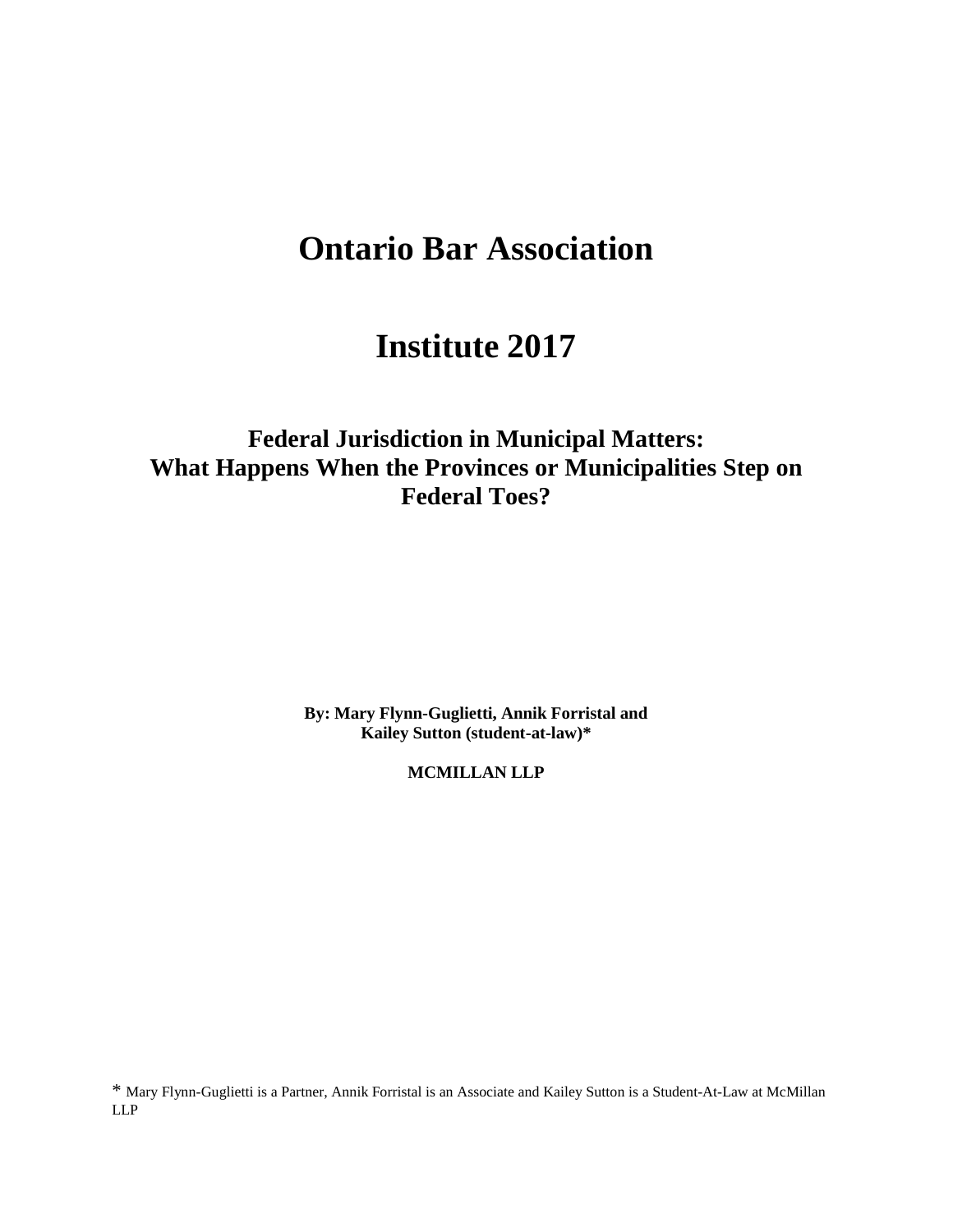## **Federal Jurisdiction in Municipal Matters: What Happens When the Provinces or Municipalities Step on Federal Toes?**

#### **I. INTRODUCTION:**

The key to success for any ballroom dancing partnership is to understand and respect your role in the partnership, but, most importantly, you must avoid stepping on each other's toes. Failing to follow this sage and seemingly simple advice ultimately results in a loss of balance and a potential breakdown of the partnership. Perhaps the drafters of the *Constitution Act, 1867* (the **"***Constitution***"**) had this sound and reasonable advice in mind when drafting Part VI of the *Constitution*, being the distribution of legislative powers. [1](#page-1-0)

<span id="page-1-2"></span>Section 91 of the *Constitution* establishes the legislative authority of the Parliament of Canada to make laws for the peace, order and good government of Canada ("**POGG**") in relation to all matters not assigned exclusively to the legislatures of the provinces. Section 91 then sets out the specific powers assigned to the federal government with the caution that it is being provided for greater certainty but "not so as to restrict the generality" of the federal government's powers. [2](#page-1-1)

Section 92 of the *Constitution* states that in each province the legislature may exclusively make laws in relation to those matters coming within the class of subjects enumerated. Section 92.8 allows provincial legislatures to pass laws to establish municipal institutions within its province. As municipal governments are a product of provincial statutes they are limited to those powers granted to them through legislation enacted by the province and, therefore, remain creatures of provincial legislation.

<span id="page-1-0"></span><sup>1</sup> *Constitution Act*, 1982, being Schedule B to the *Canada Act* 1982 (UK), 1982, c 11*.*

<span id="page-1-1"></span><sup>2</sup> *Ibid* s 91.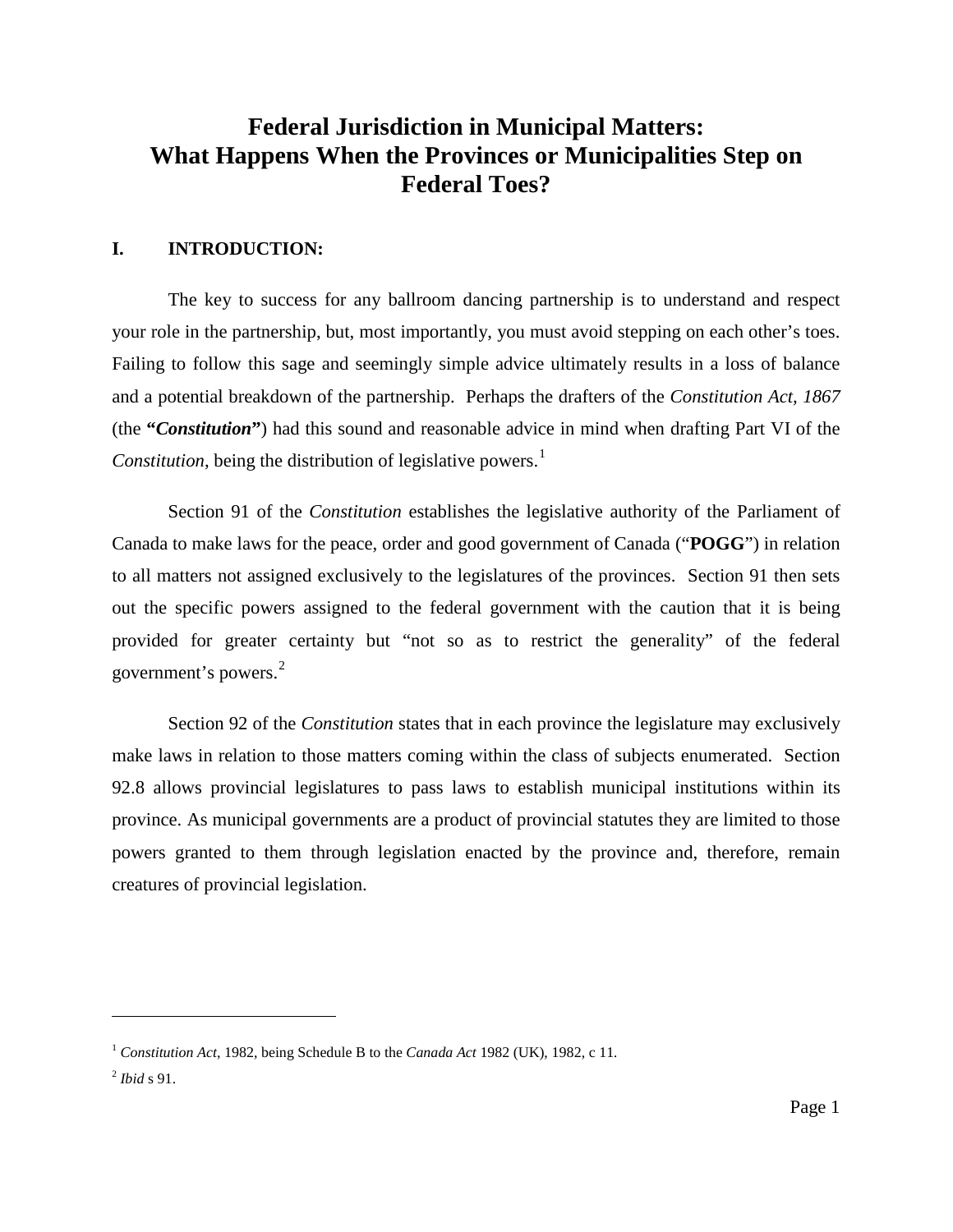<span id="page-2-4"></span>Municipalities are not empowered with residuary general powers, which would allow them to exercise dormant provincial or federal powers.<sup>[3](#page-2-0)</sup> To act, a municipality must be able to establish a grant of authority within an enabling provincial statute. The Supreme Court of Canada in *Nanaimo (City) v. Rascal Trucking Ltd.,* ruled that a municipality's grant of power must be construed reasonably and generously, however, it cannot receive a power unless it already exists.[4](#page-2-1)

In theory, the separation of powers between the three levels of government is well defined and each exists within its individual silo. However, the lines often blur and appear to overlap and, before you know it, one level of government ends up stepping on the toes of the other.

Perhaps the reason for the overlap is that the rules are not as clear as originally envisioned. For example, regulation of the environment has been found to come under the federal government's jurisdiction pursuant to POGG, however, federal legislation in this area would appear to conflict with the provinces' power to regulate property and civil rights under section 92.13 of the *Constitution*. Similarly, pursuant to POGG under section 91 of the *Constitution*, the federal government has exclusive jurisdiction over the regulation of aerodromes, yet the province has jurisdiction over property and civil rights  $(s. 92.13)$ .<sup>[5](#page-2-2)</sup> The federal government has exclusive jurisdiction over the regulation of telecommunications and yet the courts have confirmed the provinces' powers to regulate advertising and cable installation.<sup>[6](#page-2-3)</sup> The federal government has exclusive jurisdiction over postal services under section 91 of the

<span id="page-2-0"></span><sup>3</sup> *114957 Canada Ltée (Spray-Tech, Société d'arrosage) v Hudson (Ville)*, 2001 SCC 40 at para 49, [2001] 2 SCR 241 [*114957 Canada*].

<span id="page-2-1"></span><sup>4</sup> *Nanaimo (City) v Rascal Trucking Ltd,* 2000 SCC 13 at para 19, [2000] 1 SCR 342.

<span id="page-2-2"></span><sup>5</sup> *Constitution Act, 1982, supra* not[e 1](#page-1-2) at s 92.13.

<span id="page-2-3"></span><sup>6</sup> See *Attorney General of Quebec v. Kellogg's Co of Canada*, [1978] 2 SCR 211, [1978] 1 ACWS 211; *The Corporation of the City of Toronto v The Bell Telephone Company of Canada* [1904] UKPC 71 (PC), aff'g (1903), 6 OLR 335 (Ont CA), rev'g (1902), 3 OLR 465 (Ont HC); Industry Canada, *Canadian Municipalities and the Regulation of Radio Antennae and their Support Structures* (Ottawa: Industry Canada, 1987).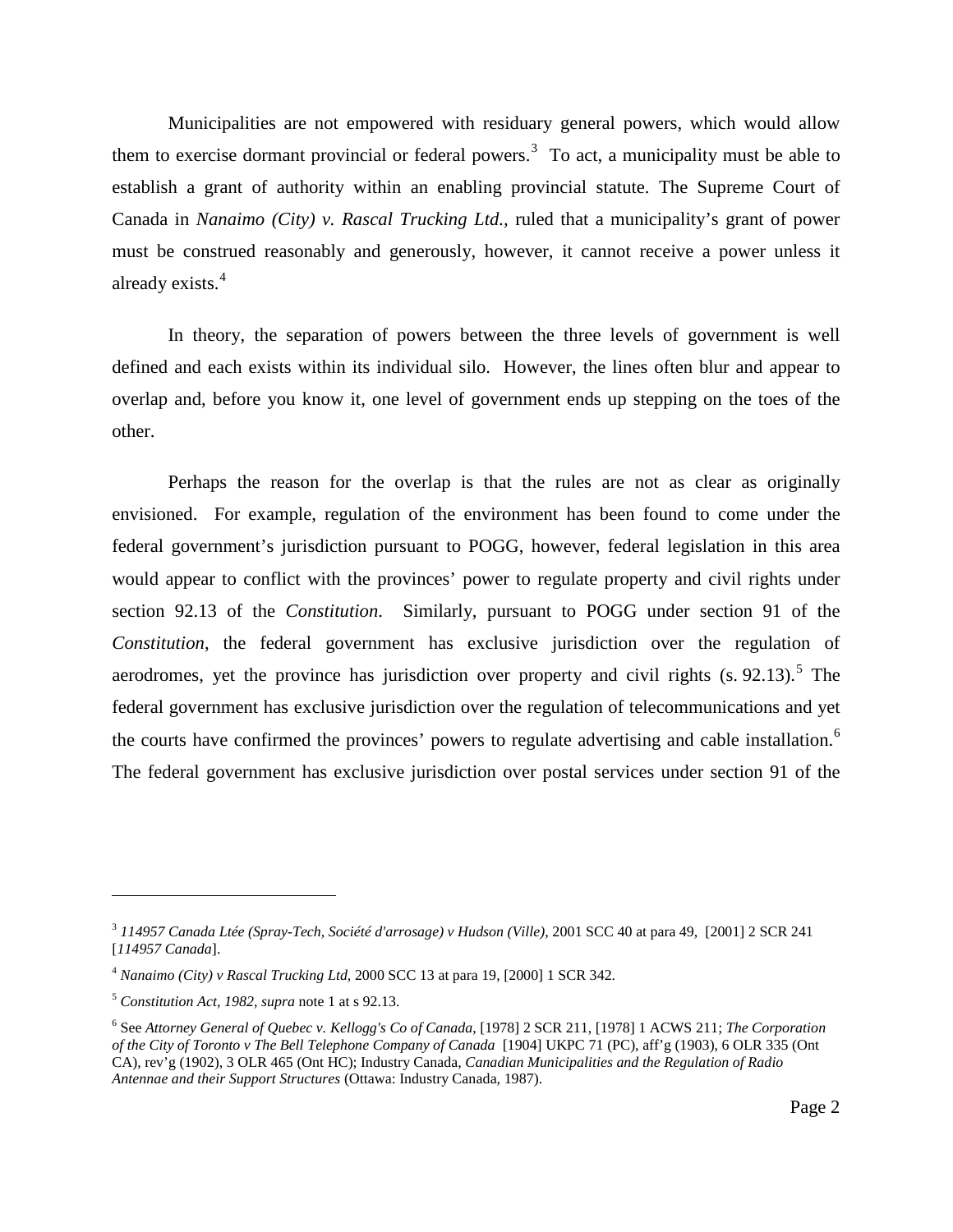*Constitution*, while the province has jurisdiction over both local works and undertakings  $(s.92.10)^7$  $(s.92.10)^7$  and property and civil rights  $(s. 92.13)^8$  $(s. 92.13)^8$ 

The aforementioned are but a few examples of overlaps that have arisen within the municipal context. The determination of which level of government has jurisdiction when such overlaps occur has often resulted in protracted and lengthy litigation that has consumed a great deal of the courts' time. This paper will focus on examples of cases where overlap has occurred primarily regarding the interpretation of municipal by-laws and the federal government's jurisdiction in the areas of telecommunication, the environment, postal service and aerodromes.

#### **II. CONSTITUTIONAL INTERPRETATION PRINCIPLES:**

Prior to embarking on a review of specific cases it is important to first provide an overview of key principles of constitutional law to assist in the analysis. The following is a brief overview of the principles applied by the Courts in assessing the validity of provincial legislation, federal legislation and municipal by-laws.

## <span id="page-3-6"></span>*The Principle of Cooperative Federalism[9](#page-3-2)*

<span id="page-3-7"></span>Cooperative federalism envisions the principle that the two levels of Canadian government (federal and provincial) should no longer operate as "watertight compartments,"[10](#page-3-3) but should instead consult, communicate, and work together.<sup>[11](#page-3-4)</sup> It is "a system of relationships between various political actors that allow for the continuous reallocation of responsibilities and resources" without the need to resort to the courts or the amending process.<sup>[12](#page-3-5)</sup>

<span id="page-3-0"></span><sup>7</sup> *Constitution Act, 1982, supra* not[e 1](#page-1-2) at s 92.10.

<span id="page-3-1"></span><sup>8</sup> *Ibid* s 92.13.

<span id="page-3-2"></span><sup>9</sup> For additional cases providing a more detailed discussion of the principle, see *Canadian Western Bank v Alberta*, 2007 SCC 22 at para 37, [2007] 2 SCR 3 [*Canadian Western Bank*]; *PHS Community Services Society v Canada (Attorney General)* 2011 SCC 44 at para 63, [2011] 3 SCR 134 [*PHS Community Services*].

<span id="page-3-3"></span><sup>10</sup> *Rogers Communications Inc v Chateauguay (Ville)*, 2016 SCC 23 at para 85, [2016] 1 SCR 467 [*Rogers*].

<span id="page-3-4"></span><sup>11</sup> WR Lederman, "Some Forms and Limitations of Co-Operative Federalism" in WR Lederman, ed, *Continuing Canadian Constitutional Dilemmas: Essays on the Constitutional History, Public Law and Federal System of Canada* (Toronto: Butterworths, 1981) at 315.

<span id="page-3-5"></span><sup>&</sup>lt;sup>12</sup> Peter W Hogg, *Constitutional Law of Canada: 2012 Student Edition*, 5th ed (Toronto: Carswell, 2012) at 5-45 to 5-46.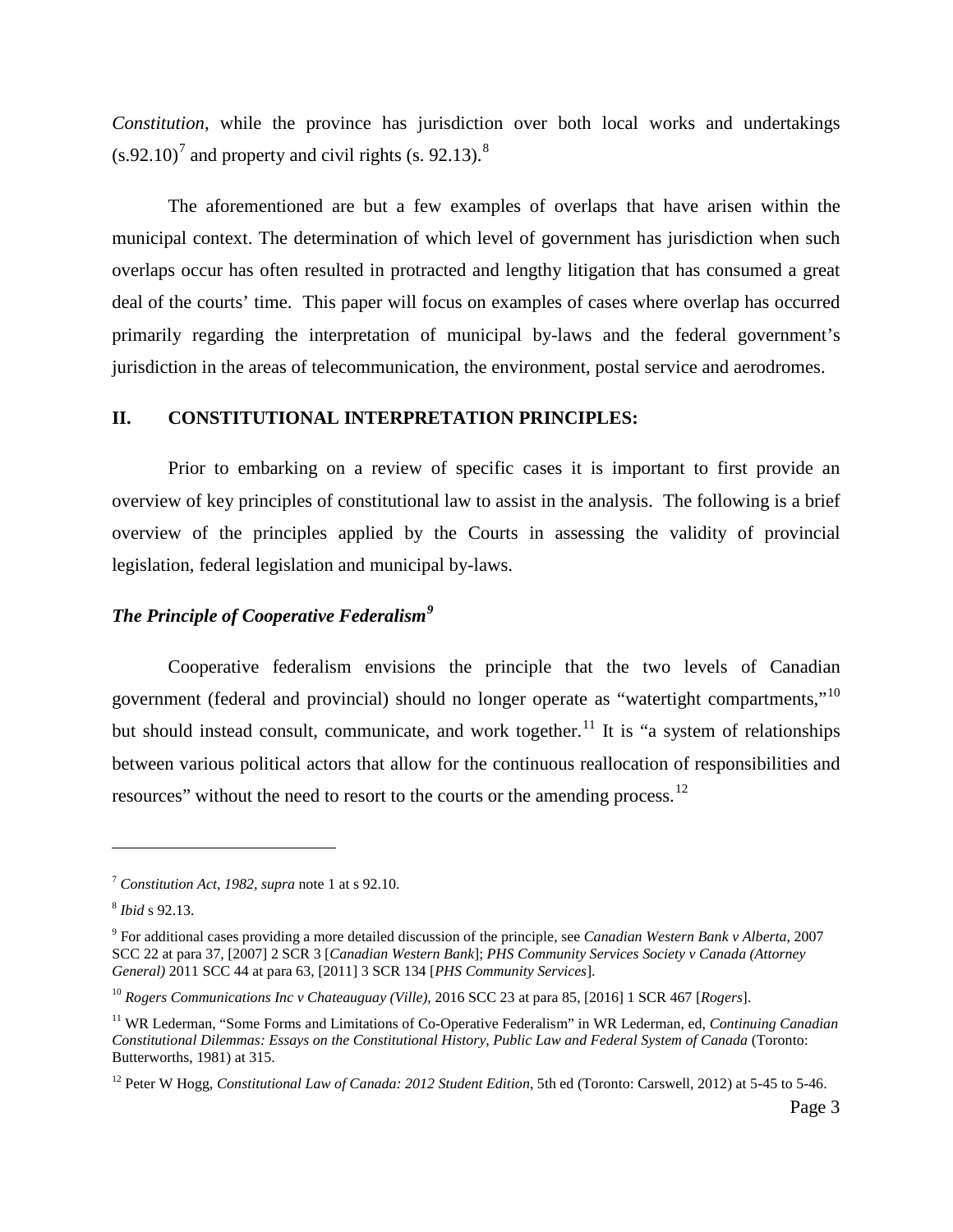#### *Pith and Substance Doctrine[13](#page-4-0)*

The "pith and substance" of a law or provision refers to its "dominant characteristic" or "matter". This doctrine is necessary for characterizing and classifying the law or provision under a head of power. There is no single test for determining pith and substance, as the approach must be flexible,  $14$  but during this exercise the courts will consider a provision or a law's statutory context, purpose, and effects. A law or provision will be *intra vires* if its pith and substance falls within the jurisdiction of the enacting legislature. This is true even if it has incidental effects on a matter under the power of another jurisdiction.

## *Double Aspect Doctrine[15](#page-4-2)*

<span id="page-4-7"></span> $\overline{a}$ 

<span id="page-4-6"></span>Legislation may have a double aspect when it falls under a federal power for one purpose and aspect, and yet for another aspect and purpose, also falls under the provincial powers.<sup>16</sup> The double aspect doctrine is an important principle to consider when determining a matter's pith and substance. This doctrine recognizes that both levels of government "can adopt valid legislation on a single subject depending on the perspective from which the legislation is considered."<sup>[17](#page-4-4)</sup> If there is no direct conflict between the heads of power, then the provincial law can remain operable; otherwise, the doctrine of federal paramountcy will apply.[18](#page-4-5)

<span id="page-4-0"></span><sup>13</sup> For additional cases providing a more detailed discussion of the principle, see *Canadian Western Bank, supra* note [9;](#page-3-6) *Reference re Firearms Act (Canada)*, 2000 SCC 31 at para 16, [2000] 1 SCR 783.

<span id="page-4-1"></span><sup>14</sup> *R v Morgentaler*, [1993] 3 SCR 463, 107 DLR (4th) 537; *R v Kirk*, 2014 ABQB 517, [2014] 11 WWR 86 aff'g [2013] 11 WWR 381, 82 Alta LR (5th) 394.

<span id="page-4-2"></span><sup>15</sup> For additional cases providing a more detailed discussion of the principle, see *Québec (Commission de la santé & de la sécurité du travail) v Bell Canada*, [1988] 1 SCR 749 at 765, 51 DLR (4th) 161; *Reference Re Same-Sex Marriage*, 2004 SCC 79, [2004] 3 SCR 698.

<span id="page-4-3"></span><sup>16</sup> *Hodge v The Queen* (1883) 9 AC 117 (PC); *Quebec (Attorney General) v Lacombe,* 2010 SCC 38, [2010] 2 SCR 453 ( "Laws raising a double aspect come within the jurisdiction of their enacting body, but intrude on the jurisdiction of the other level of government because of the overlap" at para 38) [*Lacombe*].

<span id="page-4-4"></span><sup>17</sup> *Canadian Western Bank, supra* not[e 9](#page-3-6) at para 30.

<span id="page-4-5"></span><sup>18</sup> See *Multiple Access Ltd v McCutcheon*, [1982] 2 SCR 161, 138 DLR (3d) 1 (that mere duplication does not amount to conflict) [*Multiple Access*].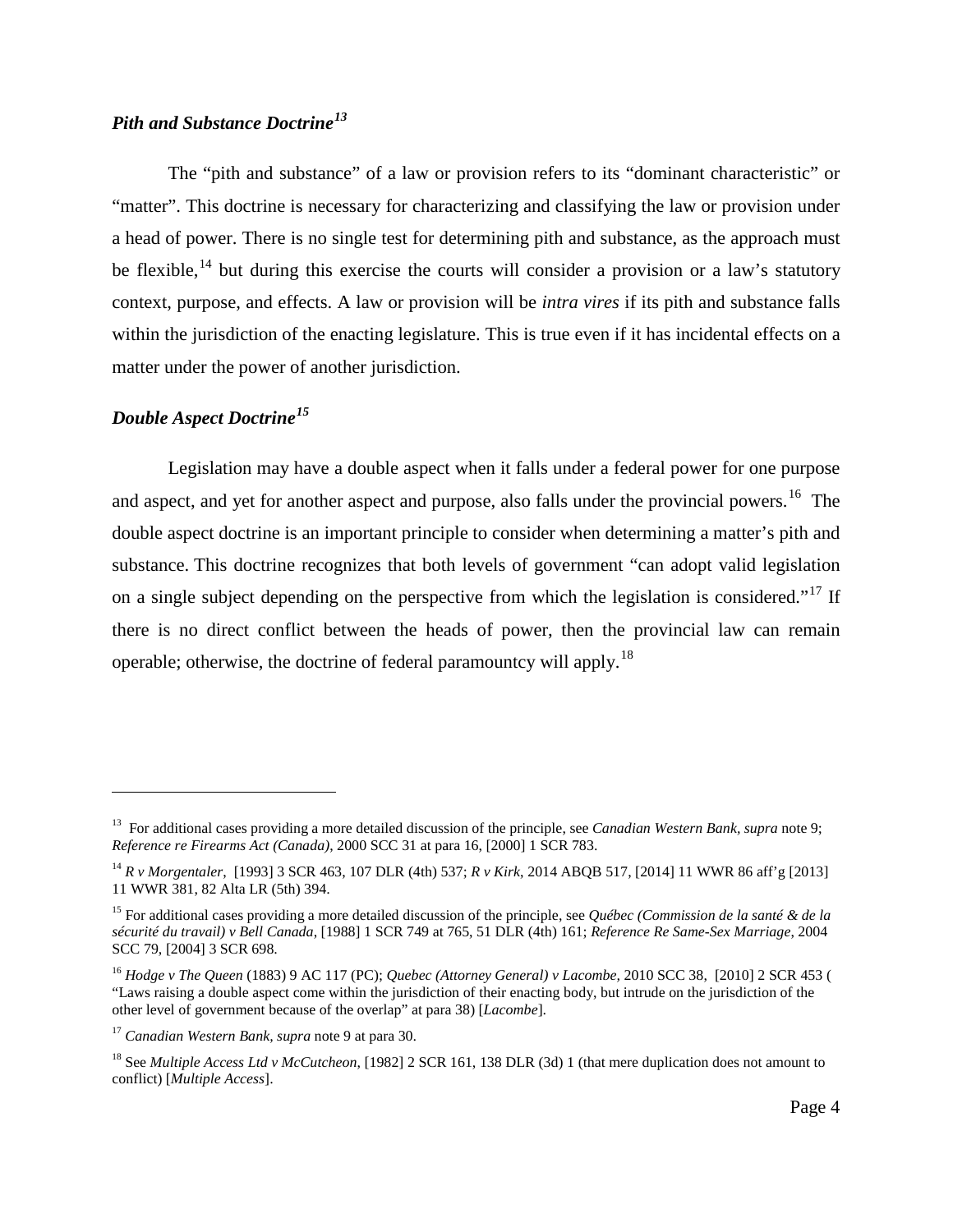## *The Concurrency Doctrine[19](#page-5-0)*

Concurrency is the ability for both the federal and provincial governments to legislate the same matters under the same head of power. Similar to the double aspect doctrine, concurrency is an important principle to consider when determining a matter's pith and substance. It is also important not to confuse concurrency with the double aspect doctrine, which deals with both levels of government legislating a specific matter, but under different heads of power under sections 91 and 92 of the *Constitution*.

#### *The Doctrine of Federal Paramountcy[20](#page-5-1)*

Federal paramountcy protects federal powers from provincial intrusion. While both the provincial and the federal governments may legislate on a common matter, the federal legislation will prevail in the event of a conflict.  $2<sup>1</sup>$  There are two types of potential conflict, the first is where "it is impossible to comply with both laws" and the second occurs where "to apply the provincial law would frustrate the purpose of the federal law."<sup>[22](#page-5-3)</sup> Courts have found federal paramountcy preferable over the application of the interjurisdictional immunity doctrine as it will only limit the provincial legislation to the extent that it conflicts with federal jurisdiction and no further. $^{23}$  $^{23}$  $^{23}$ 

### *The Doctrine of Interjurisdictional Immunity[24](#page-5-5)*

This doctrine is similar to the principle of federal paramountcy, however, the doctrine of interjurisdictional immunity protects the powers of one level of government from intrusion by the other. This doctrine recognizes that the *Constitution* is based on exclusive powers allocated

<span id="page-5-0"></span><sup>19</sup> For additional cases providing a more detailed discussion of the principle, see *Lacombe,* supra note [16.](#page-4-6)

<span id="page-5-1"></span><sup>20</sup> For additional cases providing a more detailed discussion of the principle, see *Citizens Insurance Co v Parsons* [1881] UKPC 49, rev'g in part [1880] 4 SCR 215, 1880 CarswellOnt 221; *Multiple Access* supra note [18;](#page-4-7) *Rothmans, Benson & Hedges Inc v Saskatchewan,* 2005 SCC 13, [2005] 1 SCR 188.

<span id="page-5-2"></span><sup>21</sup> *Canadian Western Bank, supra* not[e 9](#page-3-6) at para 74.

<span id="page-5-3"></span><sup>22</sup> *Ibid* at para 75.

<span id="page-5-4"></span><sup>23</sup> *PHS Community Service, supra* note [9.](#page-3-6)

<span id="page-5-5"></span><sup>24</sup> For additional cases providing a more detailed discussion of the principle, see *Rogers, supra* not[e 10](#page-3-7) at para 63 (applying the doctrine of interjurisdictional immunity).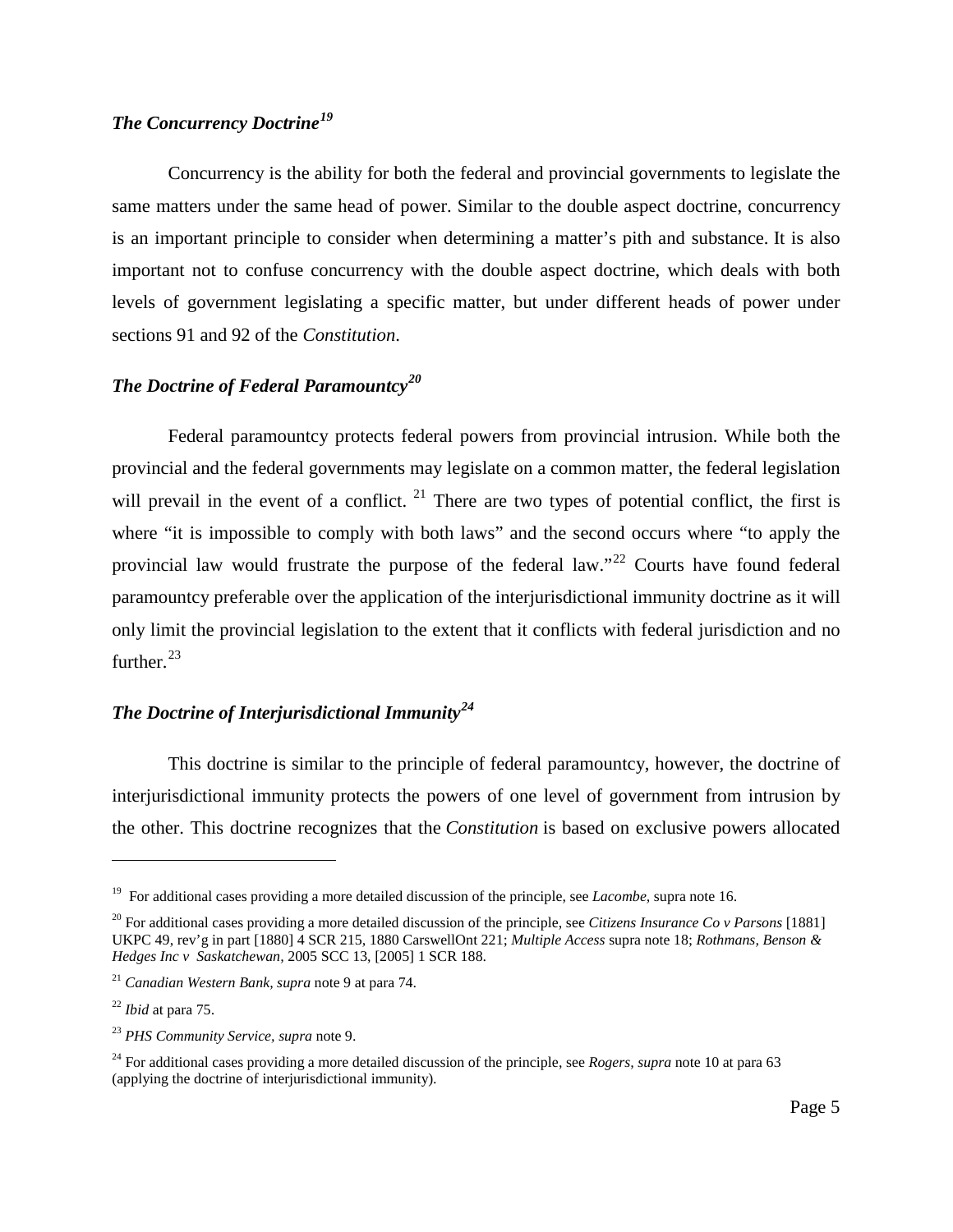<span id="page-6-0"></span>to both levels of government, but that these powers are bound to interact. Unlike the doctrine of federal paramountcy, the issue is not whether a provincial and federal law conflict, but whether "a valid provincial law of general application should be deemed to apply to federal things."[25](#page-6-1) The court asks whether the provision "trenches on the protected 'core' of a federal competence," and if it does, "whether the provincial law's effect on the exercise of the protected federal power is sufficiently serious to invoke the doctrine."<sup>[26](#page-6-2)</sup> As noted above, the preferred approach to conflict is to apply the federal paramountcy doctrine. The interjurisdictional immunity analysis should only be used for situations where the courts have established a precedent for its application.<sup>[27](#page-6-3)</sup>

#### <span id="page-6-8"></span>*Ancillary Powers Doctrine / Necessarily Incidental[28](#page-6-4)*

The ancillary powers doctrine provides a means of saving an otherwise *ultra vires*  provision of a piece of legislation. It is available to both federal and provincial legislatures,  $^{29}$  $^{29}$  $^{29}$ allowing "one level of government to trench on the jurisdiction of the other in order to enact a comprehensive regulatory scheme."<sup>[30](#page-6-6)</sup> For example, if a provision in a federal act is in pith and substance related to a provincial matter, the provision may still be saved if it is sufficiently integrated into a federal scheme such that it is considered necessary but incidental to the main legislation.<sup>[31](#page-6-7)</sup> However, it cannot be the central part of the act or scheme that "spills over" into

<span id="page-6-1"></span><sup>&</sup>lt;sup>25</sup> Peter C Oliver, "The Busy Harbours of Canadian Federalism: The Division of Powers and Its Doctrines in the McLachlin Court" in David A. Wright and Adam M. Dodek, eds, *Public Law at the McLachlin Court: The First Decade* (Toronto: Irwin Law, 2011) at 167-200 [Oliver, "Busy Harbours"]; see also *Rogers, supra* note [10](#page-3-7) at para 119 (although at one point it was said not to apply to matters which had a double aspect, this is no longer the case).

<span id="page-6-2"></span><sup>26</sup> *Quebec (AG) v COPA*, 2010 SCC 39 at paras 27, 42–43, [2010] 2 SCR 546.

<span id="page-6-3"></span><sup>27</sup> See *Canadian Western Bank*, *supra* note [9](#page-3-6) (terminal facilities of interprovincial and international carriers); *Lacombe*, *supra* note 18 (includes the design and operation of airports, but not the construction; it extends to construction standards like those in building codes; also extends to location of airports); *Rogers, supra* note [10](#page-3-7) (telecommunication infrastructure); *Bruyère c. Québec (Commission de la santé & de la sécurité du travail)*, 2011 SCC 60, [2011] 3 SCR 635.

<span id="page-6-4"></span><sup>28</sup> For additional cases providing a more detailed discussion of the principle*,* see *Global Securities Corp v British Columbia (Securities Commission)*, 2000 SCC 21 at para 45, [2000] 1 SCR 494 [*Global Securities Corp*]; *General Motors of Canada v City National Leasing*, [1989] 1 SCR 641, [1989] SCJ No 28.

<span id="page-6-5"></span><sup>29</sup> *Lacombe*, *supra* not[e 16](#page-4-6) at para 34.

<span id="page-6-6"></span><sup>30</sup> *Ibid* at para 35.

<span id="page-6-7"></span><sup>31</sup> Oliver, *supra* note [25](#page-6-0) at 167–200.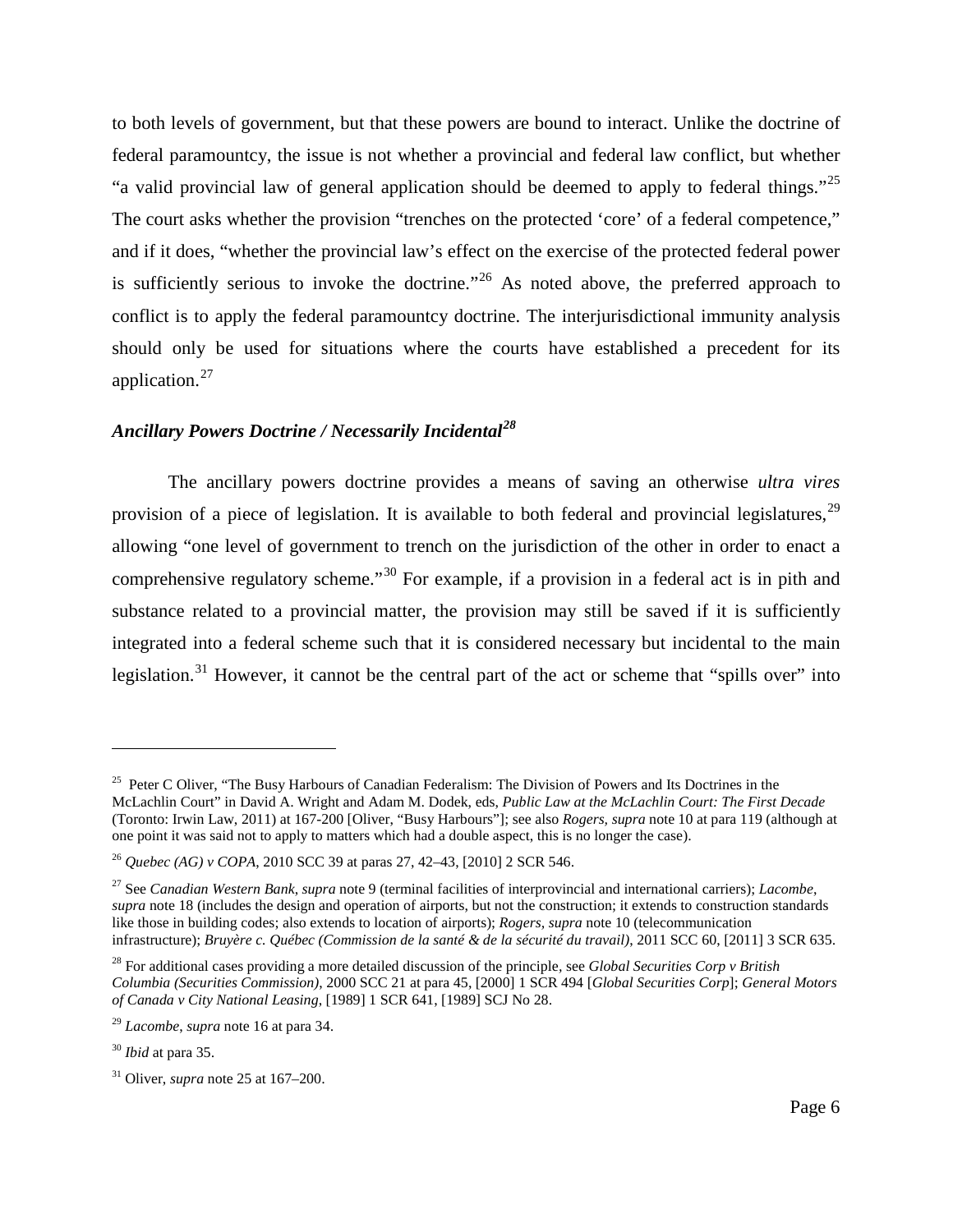the other jurisdiction (hence, ancillary). Where the subject *ultra vires* provision is central to the act or scheme, the entire act will be found to be *ultra vires*.

#### *The Incidental Effects Rule*

The incidental effects rule is different from the ancillary powers doctrine. It applies where "a provision, in pith and substance, lies within the competence of the enacting body but touches on a subject assigned to the other level of government," and "it holds that such a provision will not be invalid merely because it has an incidental effect on a legislative competence that falls beyond the jurisdiction of its enacting body."<sup>[32](#page-7-0)</sup> The ancillary powers doctrine is not invoked simply because there is an incidental or subsidiary effect of a law with a valid core matter – there must be a true "spill-over" into the powers of the other jurisdiction.

#### **III. JUDICIAL INTERPRETATION OF A BY-LAW'S VALIDITY:**

In the event of a dispute regarding the jurisdictional validity of a law or provision, such as a by-law enacted by a municipality, the courts will apply a test that includes application of the constitutional interpretation principles detailed above. As discussed below, we have divided this analysis into two steps with respect to the legal validity of a municipal by-law. The initial focus or first step is whether the municipality had the statutory authority to enact the by-law. Should the initial question be answered in the affirmative the courts will then determine whether the bylaw is rendered inoperative because of a conflict between federal and provincial powers. As stated in the Supreme Court of Canada decision in *114957 Canada Ltee (Spraytech, Societe d'arrosage) v. Hudson (Town)*, "as a statutory body a municipality may exercise only those powers expressly conferred by statute, those powers necessarily or fairly implied by the expressed power in the statute, and those indispensable powers essential and not merely convenient to the effectuation of the purposes of the corporation".<sup>[33](#page-7-1)</sup>

#### *Step 1: Characterization and Classification*

<span id="page-7-0"></span><sup>32</sup> *Lacombe*, *supra* not[e 16](#page-4-6) at para 36.

<span id="page-7-1"></span><sup>33</sup> *114957 Canada, supra* note [3](#page-2-4) at para 18 , citing *R v Sharma*, [1993] 1 SCR 650 at para 668, 100 DLR (4th) 167.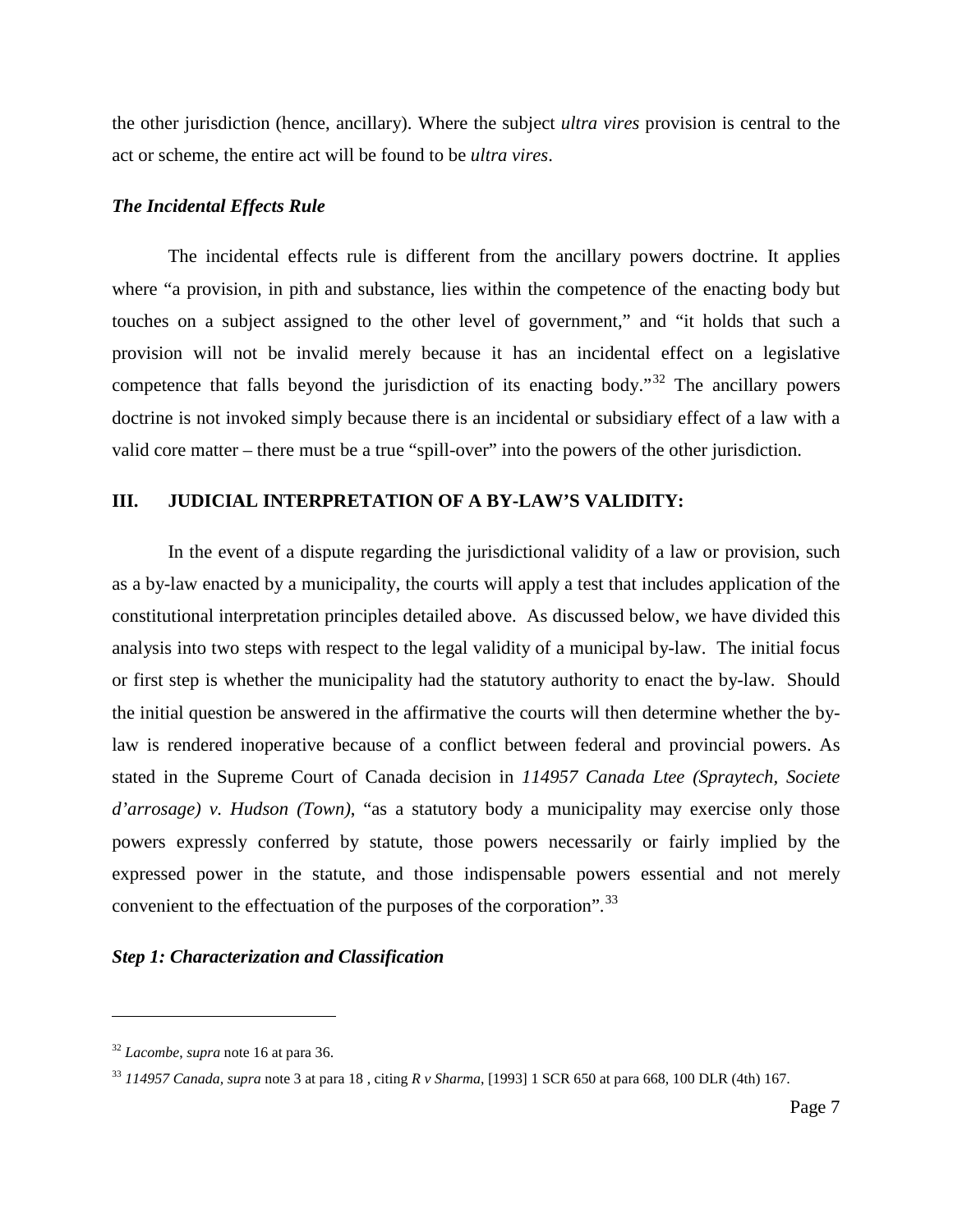In order to address the first question the court must begin by identifying the heads of power engaged by the by-law. To do so the court will examine the true purpose of the by-law by identifying the "pith and substance", "matter" or "dominant characteristic" of the by-law or impugned provision of the by-law.<sup>[34](#page-8-0)</sup> Next, the court will identify all the heads of power under sections 91 and 92 of the *Constitution* that are engaged by the by-law or the impugned provision.[35](#page-8-1) A by-law or provision may validly come under both a provincial and federal enumeration. If a municipal by-law or provision is classified as solely falling under one of the provincial heads of power, then the by-law is *intra vires*. [36](#page-8-2) If the municipal by-law engages, to any extent, a federal head of power, however, the court must then proceed to apply one or all of the doctrines of federal paramountcy, interjurisdictional immunity and ancillary powers.<sup>[37](#page-8-3)</sup>

#### *Step 2: Conflict Analysis*

In applying the doctrines of federal paramountcy, interjurisdictional immunity and ancillary powers to consider conflicts between a federal head of power and municipal by-law or provision, the courts will consider the following issues:

#### *(a) Federal Paramountcy*

When applying the doctrine of federal paramountcy the court will consider:

- (i) Whether or not it is impossible to comply with both the municipal by-law (or the impugned provision) and any overlapping federal laws;
- (ii) Whether or not the municipal by-law (or the impugned provision) frustrates the purpose of any overlapping federal laws; and
- (iii) Where either type of conflict exists, the federal law will govern and the municipal by-law or the impugned provision will be *ultra vires* to the extent of the conflict.

<span id="page-8-0"></span><sup>34</sup> *R v Swain,* [1991] 1 SCR 933 at para 998; 47 OAC 81; see also *Kitkatla Band v British Columbia (Minister of Small Business, Tourism and Culture*), 2002 SCC 31 at para 52, [2002] SCR 146.

<span id="page-8-1"></span><sup>35</sup> *Reference re Anti-Inflation Act*, [1976] 2 SCR 373 at para 450, 68 DLR (3d) 452.

<span id="page-8-2"></span><sup>&</sup>lt;sup>36</sup> Note that for the purposes of this analysis it has been assumed that the municipal by-law was validly and properly enacted pursuant to a valid provincial statute.

<span id="page-8-3"></span><sup>37</sup> *Global Securities Corp, supra* note [28.](#page-6-8)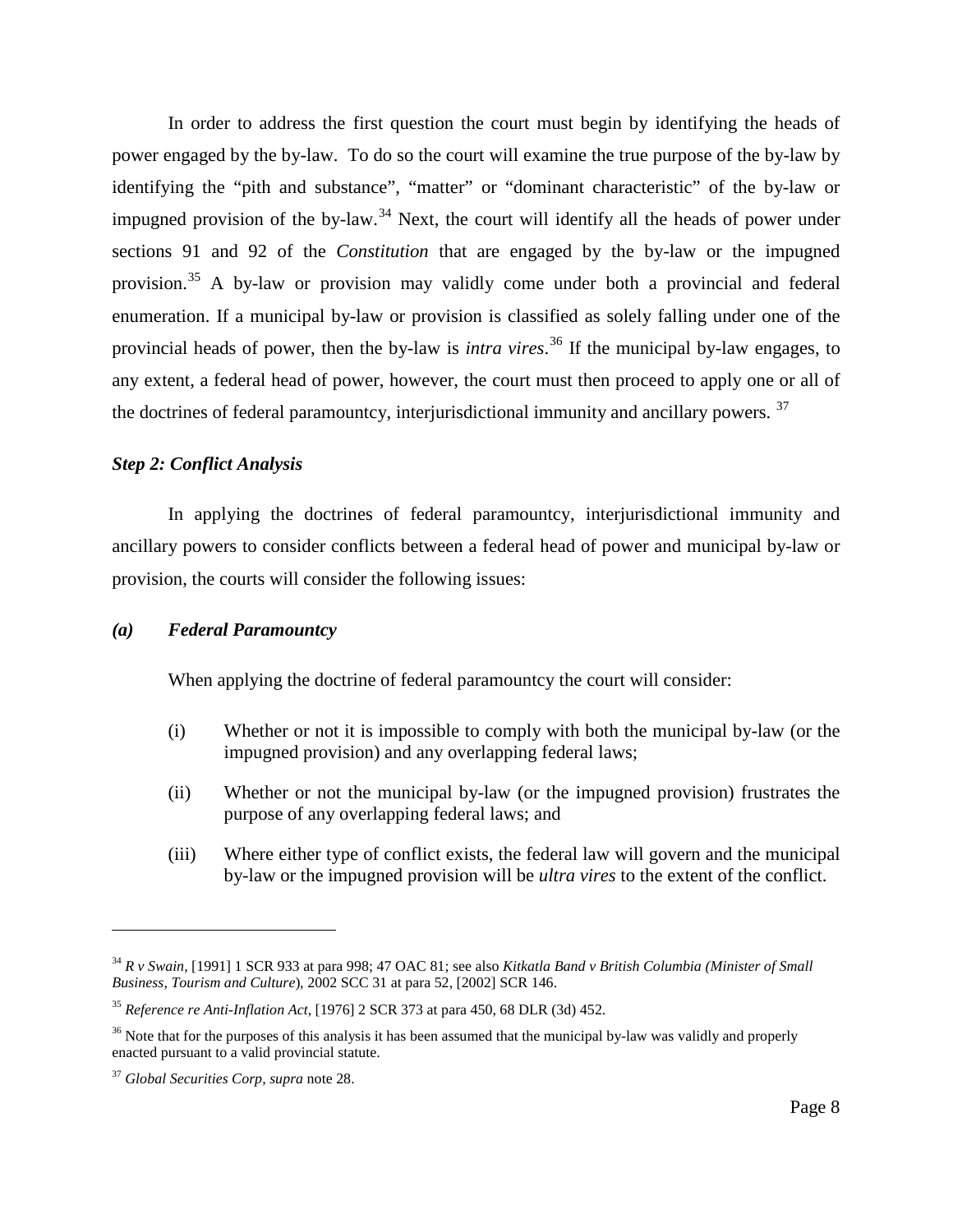#### *(b) Interjurisdictional Immunity*

- (i) If federal paramountcy does not apply, it must determine whether or not the courts have stated that interjurisdictional immunity applies to the engaged heads of power.
- (ii) When applying the principle of interjurisdictional immunity the courts will determine if the municipal by-law or the impugned provision goes to the "heart" or "core" of the engaged federal power.
- (iii) Where a by-law or an impugned provision goes to the core of a federal competency, then the by-law or impugned provision will be *ultra vires*. Where only a provision of a by-law is found to go to the core of a federal competency, the court will then move to a consideration of the ancillary powers doctrine to determine whether the impugned provision of the by-law can be saved. Where a by-law, in its entirety, is found to go to the core of a federal competency, the bylaw will be *ultra vires* and the ancillary powers doctrine will not be applied.

#### *(c) Ancillary Powers*

 $\overline{a}$ 

In order to determine whether an impugned provision of a by-law can be saved, the courts will ask the following questions:

- (i) Is the impugned provision intruding on federal powers? If yes, to what extent?
- (ii) Is the by-law that includes the impugned provision validly enacted? If not valid, that is the end of the analysis and both the by-law and provision will be considered *ultra vires.*
- (iii) If the by-law is valid, is the impugned provision of the by-law sufficiently integrated or functionally related so that it can be upheld by virtue of its relationship to the by-law as a whole?<sup>[38](#page-9-0)</sup> This analysis will include consideration of questions such as:

<span id="page-9-0"></span><sup>38</sup> See also *Reference re Assisted Human Reproduction Act,* 2010 SCC 61, [2010] 3 SCR 457 (suggesting a reverse order to the above test, starting with confirming the validity of the whole scheme, then considering its provisions); *Lacombe, supra* not[e 16](#page-4-6) (slightly rewords the test saying that the impugned provisions, to be salvaged, should not just supplement the scheme, but must complement and actively further it (the "functional test"). Arguably, the order does not matter, but it may be more convincing to start with one or the other  $-e.g.,$  if you wish the provision to be saved, it may be more convincing to start by validating the whole scheme, as it then presumes there is a rational connection with the impugned provision.)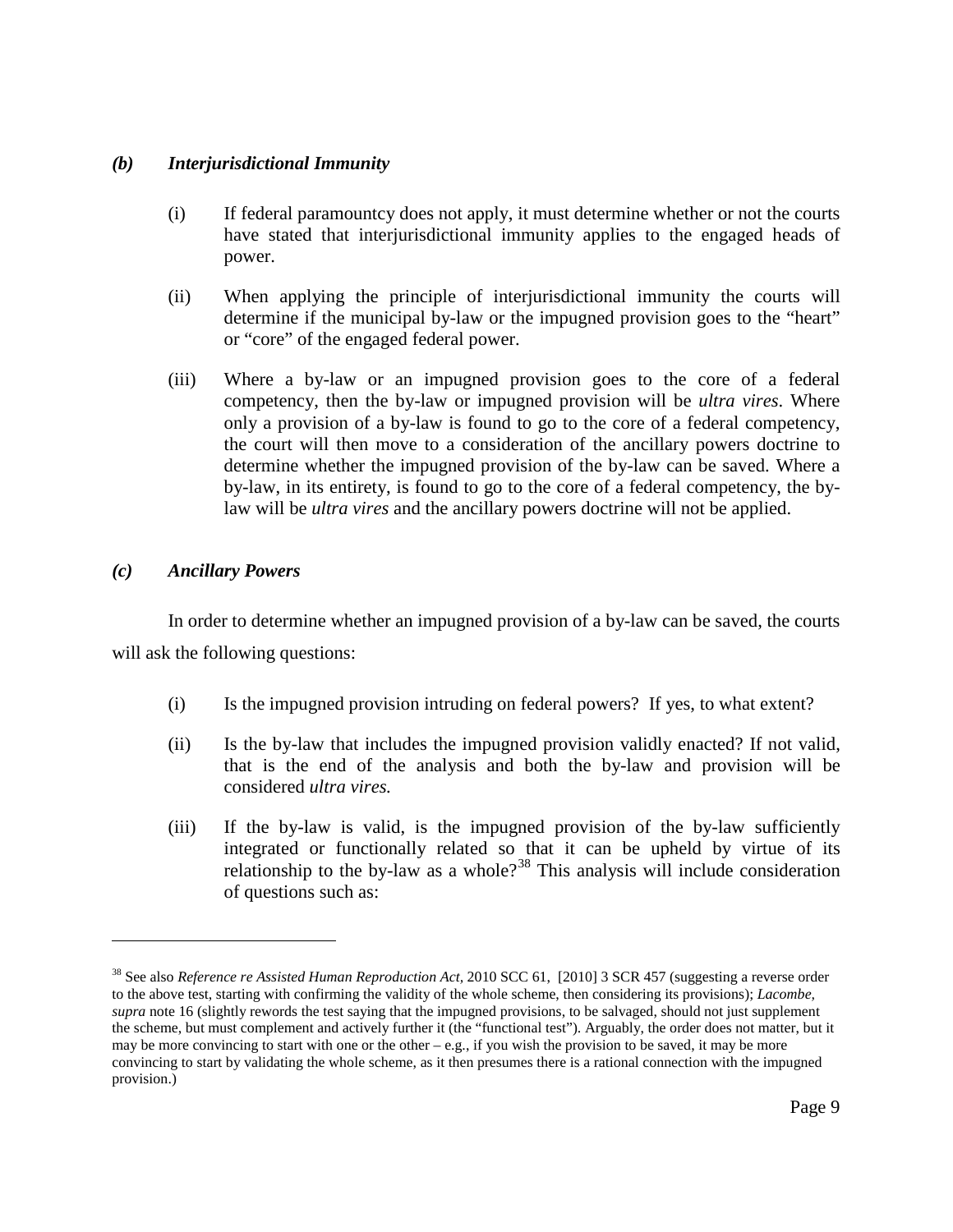- Is the connection stated in the legislative text, or is it implied?
- Is it a stand-alone provision?
- Does it fill a gap in the scheme, enhance the scheme or resolve an inconsistency or uncertainty in the scheme?
- If the impugned provision is marginally encroaching, then a functional relationship with its scheme is sufficient for it to be *intra vires*.
- If the impugned provision is seriously encroaching, then it is a stricter test: the impugned provision must be necessary to its scheme to be *intra vires*.
- If the impugned provision is not functionally related or necessarily incidental, is it severable from the by-law?
- If the impugned provision is not sufficiently integrated/functionally related/necessarily incidental, is it severable from the by-law?
- If the impugned provision intrudes on federal powers and is not sufficiently integrated or functionally related to the by-law, then it must be severed. If the impugned provision cannot be severed from the by-law, then the by-law as a whole will be *ultra vires* as the impugned provision clearly goes to the heart of the by-law itself.

### **IV. CASE LAW REVIEW:**

The constitutional principles described above are complex and at times the nuances subtle. It is important to remember that the application of the constitutional interpretation principles are very specific to the context of the legislation the courts are being asked to interpret. It is also clear from reviewing the case law that the principles set out above are not always consistently applied. The following is a summary of cases involving consideration of how the key principles were applied and the principles that emerged regarding the scope of municipal jurisdiction.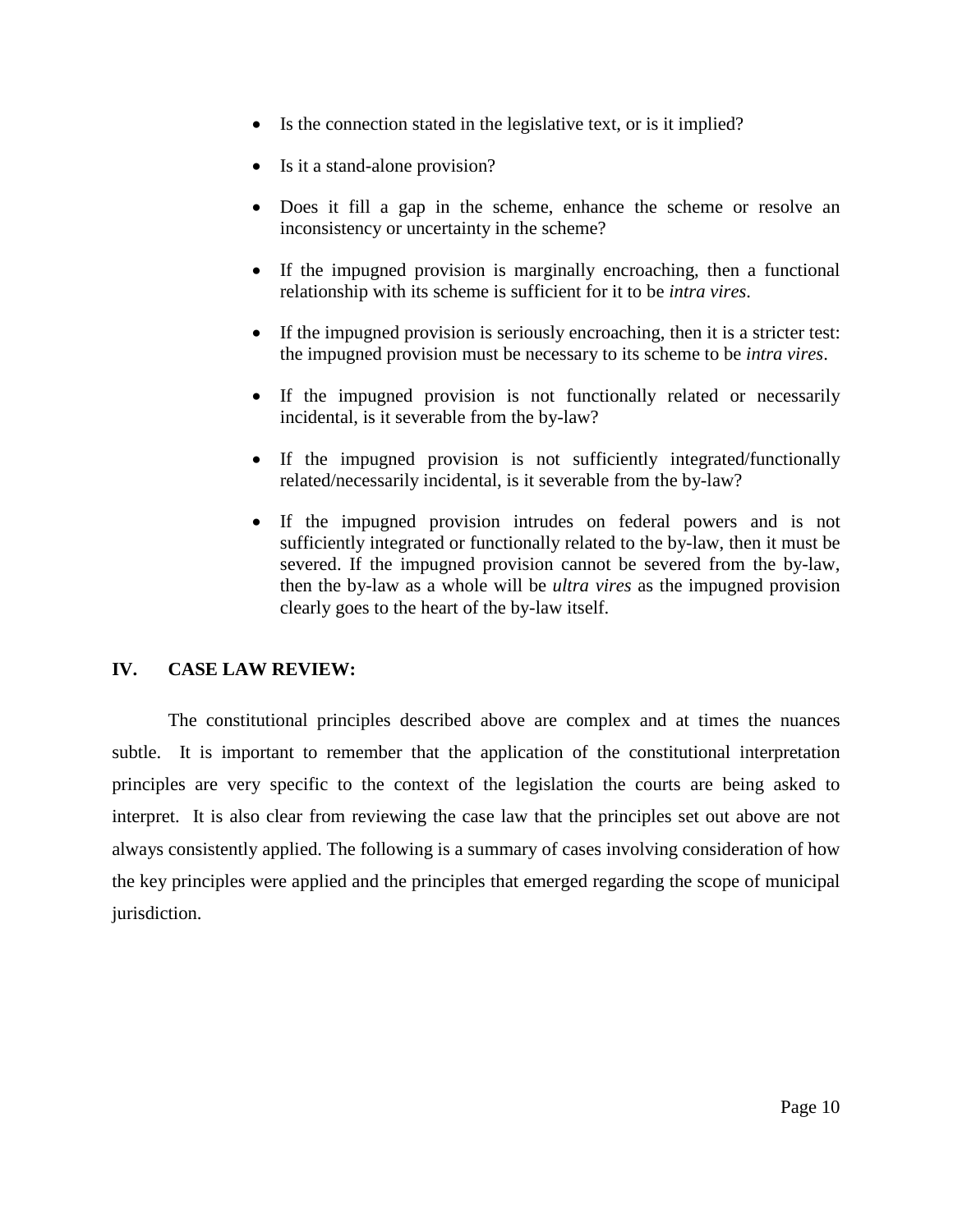#### *Pesticides (Regulation of the Environment)*

#### **a)** *114957 Canada Ltée (Spraytech, Société d'arrosage) v. Hudson (Town)***, 2001 SCC 40**

In this case, a by-law imposing restrictions on the use of pesticides within the Town of Hudson's boundaries, to specified locations and only for enumerated activities, was challenged by several landscaping and lawn care companies. The Supreme Court of Canada (**"Supreme Court**") considered whether the Town of Hudson had the authority to pass By-law 270, and if so, whether the by-law conflicted with federal or provincial legislation.

In answering these questions, the Supreme Court discussed how the municipality may act only by virtue of the powers given to it by the province. Included within the provincial enabling statute is the authority to pass by-laws for the "general welfare" of its citizens, including public health and safety. The Supreme Court found that the by-law was within these powers and was intended to protect the health of the town's citizens.

The Supreme Court did not proceed through a traditional federalism analysis, rather, it characterized the matter of pesticide use as a matter dealing with the environment, which it acknowledged is "a diffuse subject that cuts across many different areas of constitutional responsibility."[39](#page-11-0) In what appears to be an application of the federal paramountcy test, the Supreme Court compared By-law 270 with the federal acts regulating pesticides and found no operational conflict, nor any frustration of a federal legislative purpose.<sup>[40](#page-11-1)</sup> The Supreme Court then considered the test for whether there was a conflict between the by-law and provincial legislation (i.e. whether there is "impossibility of dual compliance"). The Supreme Court stated that, "[a]s a general principle, the mere existence of provincial (or federal) legislation in a given field does not oust municipal prerogatives to regulate the subject matter."[41](#page-11-2) The Supreme Court found no conflict with the either the provincial or federal legislation. Rather it found that the federal *Pest Control Products Act* is permissive, rather than exhaustive, and there was no

<span id="page-11-0"></span><sup>39</sup> *114957 Canada, supra* note [3](#page-2-4) at para 33.

<span id="page-11-1"></span><sup>40</sup> *Ibid* at para 35.

<span id="page-11-2"></span><sup>41</sup> *Ibid* at para 39.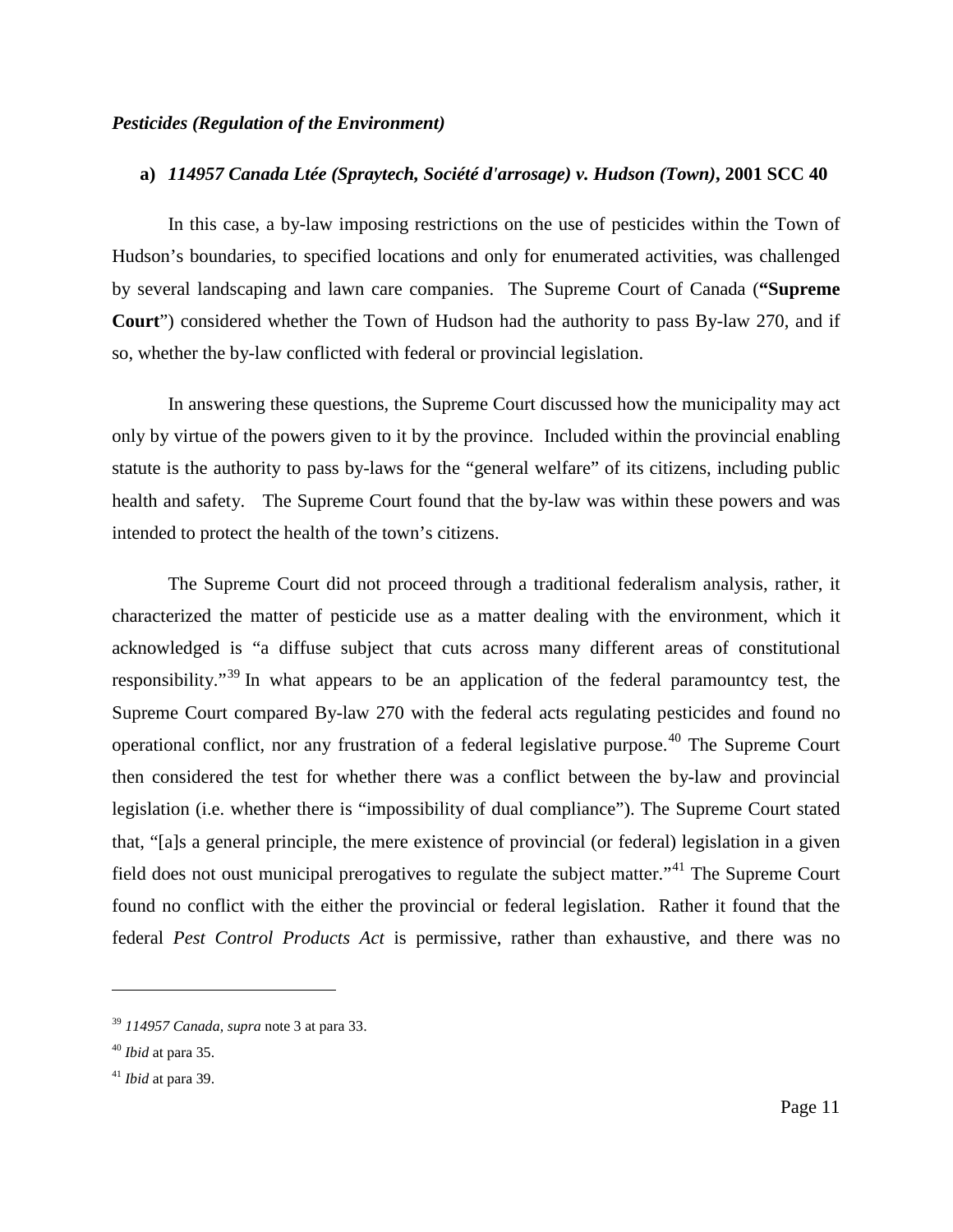operational conflict with By-Law 270.<sup>[42](#page-12-0)</sup> The Supreme Court held that the provincial and federal legislation could "co-exist with stricter municipal by-laws of the type at issue."<sup>[43](#page-12-1)</sup> By-Law 270 was therefore found to be *intra vires*.

#### *Telecommunications*

#### **a)** *Rogers Communications Inc. v. Châteauguay (City)* **2016 SCC 23**

In this case, the municipality of Châteauguay attempted to prevent Rogers from installing a cellphone tower by imposing a "notice of reserve" on the proposed site for the tower. In order to proceed with its installation, Rogers challenged the validity of the City's notice of reserve.

The Supreme Court began its analysis by highlighting Parliament's exclusive jurisdiction over radiocommunication under POGG, which power includes "the power to choose the location of radiocommunication infrastructure."[44](#page-12-2) It then determined the pith and substance of the notice by considering its purpose and effect. The Supreme Court held that the pith and substance of the notice was not the protection of the health and well-being of residents or the development of the territory (as argued by the City) but, rather, the choice of the location of radiocommunication infrastructure.<sup>[45](#page-12-3)</sup> In this way, the Supreme Court concluded that the stated objective of the notice differed from its real purpose and effect.<sup>[46](#page-12-4)</sup> The Supreme Court, therefore, found the notice to be *ultra vires.* Of note, the Supreme Court commented that: "a municipal measure is not *intra vires* simply because it has a positive effect on the exercise of the federal power over radiocommunication, just as it is not necessarily *ultra vires* because it has a negative effect on the exercise of that power."<sup>[47](#page-12-5)</sup>

 $\overline{a}$ 

<span id="page-12-4"></span><sup>46</sup> *Ibid* at para 49.

<span id="page-12-0"></span><sup>42</sup> *Pest Control Products Act,* SC 2002, c 28.

<span id="page-12-1"></span><sup>43</sup> *114957 Canada, supra* note [3](#page-2-4) at para 42.

<span id="page-12-2"></span><sup>44</sup> *Rogers, supra* note [10](#page-3-7) at para 42.

<span id="page-12-3"></span><sup>45</sup> *Ibid* at para 46.

<span id="page-12-5"></span><sup>47</sup> *Ibid* at para 45.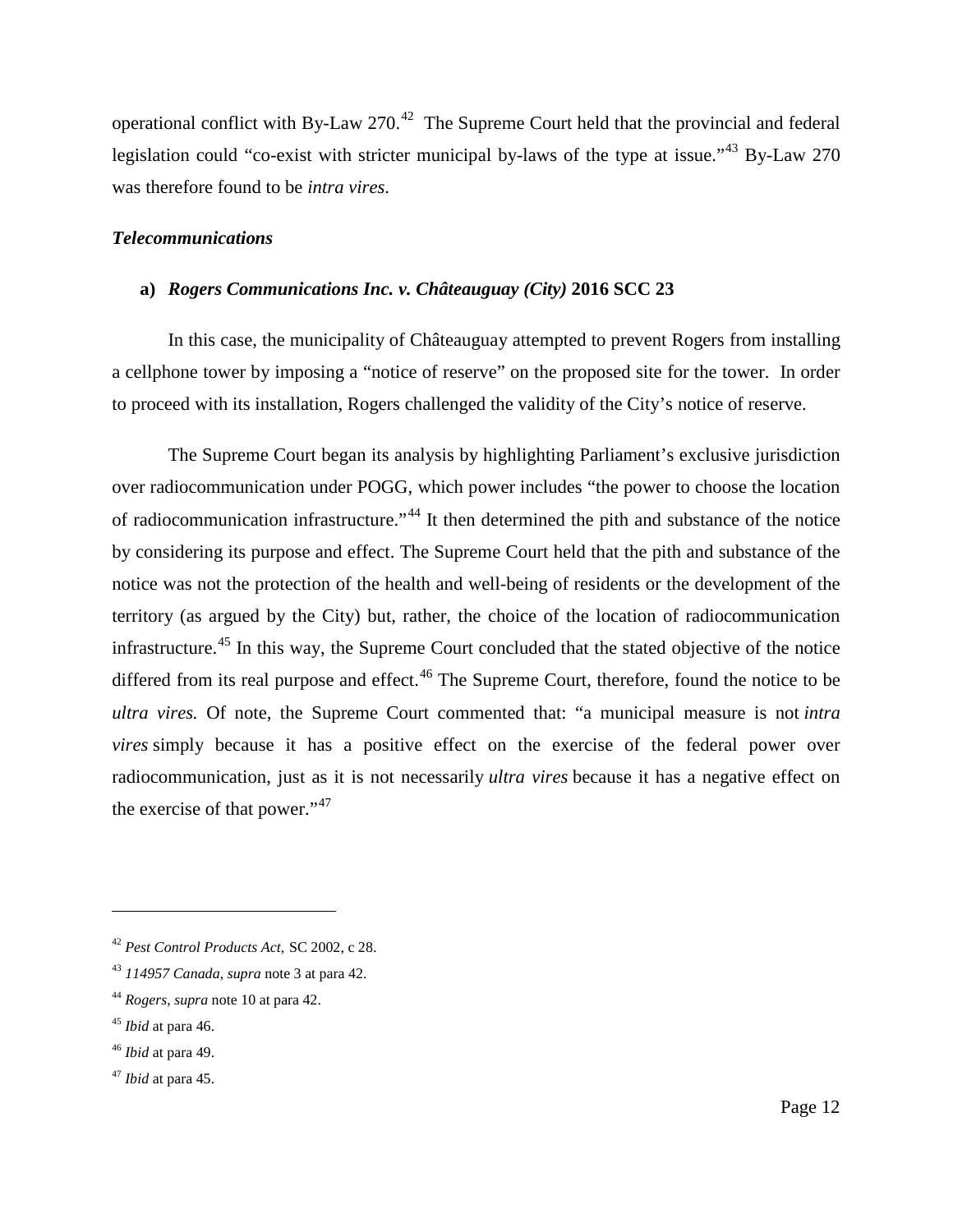Having found the notice to be *ultra vires*, the Supreme Court then proceeded through an interjurisdictional immunity analysis, citing precedent cases for radiocommunications which established that this principle should be applied.<sup>[48](#page-13-0)</sup> Through this analysis the Supreme Court concluded that "the siting of antenna systems is part of the core of the federal power over radiocommunication and that any other conclusion would make it impossible for Parliament to achieve the purpose for which this power was conferred on it."<sup>[49](#page-13-1)</sup> The Supreme Court found that the notice as a whole constituted a serious and significant impairment of the federal power over telecommunications, and consequently, the municipality's notice was inapplicable in its entirety.<sup>[50](#page-13-2)</sup>

#### *Postal Services*

#### **a)** *Canada Post Corporation v. Hamilton (City)***, 2016 ONCA 767**

In response to a decision by Canada Post to restructure its delivery services to increase installation of the use of community mailboxes, the City of Hamilton passed a by-law to control the installation of equipment on municipal roads, including community mailboxes.

The Ontario Court of Appeal (the "**Appeal Court**") began with an overview of the applicable legislation, including the *Canada Post Corporation Act* (the "**CPCA**") and the Mail Receptacles Regulations (the "**Regulation**") enacted thereunder which provide Canada Post with the power to install community mailboxes in any public place, including a public roadway. Considering the legal and practical effect of the City of Hamilton's by-law in its characterization analysis, the Appeal Court concluded that the pith and substance of the by-law was to "protect against risks of harm to property and harm to persons using municipal roadways".<sup>[51](#page-13-3)</sup> The Appeal Court noted that "an intention on the part of one level of government to prevent another from realizing a policy objective it disagrees with does not, on its own, lead to the conclusion that

<span id="page-13-0"></span><sup>48</sup> *Ibid* at para 62.

<span id="page-13-1"></span><sup>49</sup> *Ibid* at para 69.

<span id="page-13-2"></span><sup>50</sup> *Ibid* at para 71.

<span id="page-13-3"></span><sup>51</sup> *Canada Post Corp v Hamilton (City of),* 2016 ONCA 757 at paras 58, 65, 403 DLR (4th) 695 aff'g (2015), 126 OR (3d) 501, 386 DLR (4th) 519.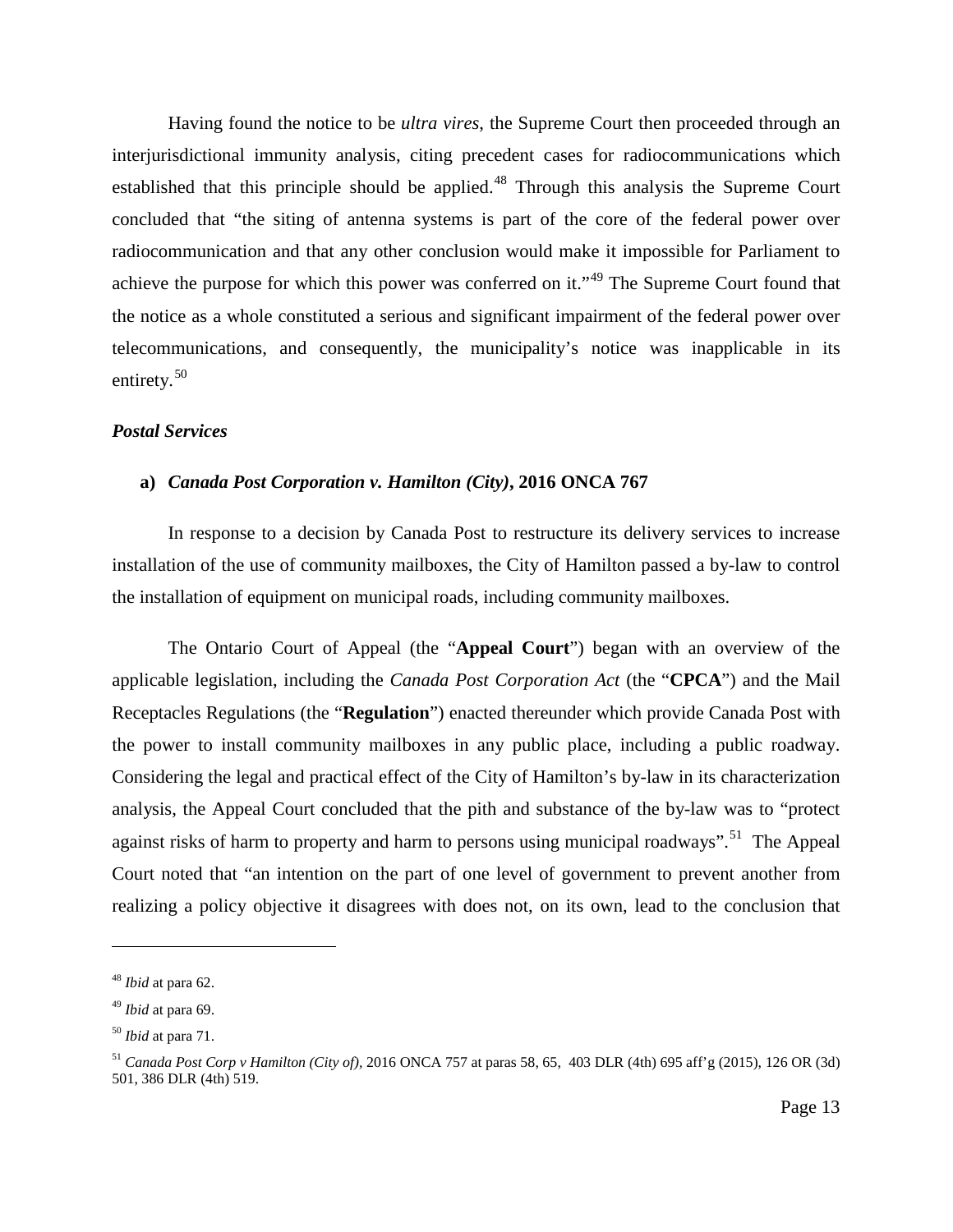there is an encroachment on the other level of government's sphere of exclusive jurisdiction".<sup>[52](#page-14-0)</sup> Thus, the motives of the City of Hamilton in enacting the by-law were to be distinguished from the law's practical and legal effect when determining the pith and substance.

Based on the characterization of the by-law as relating to protection from harm to property and persons, the Appeal Court determined that the by-law comes within the provincial jurisdiction under sections 92.10 (local works and undertakings) and 92.13 (property and civil rights) of the *Constitution*. However, the Appeal Court also concluded that the by-law impacts the federal head of power over postal service as set out in section 91.5 of the *Constitution*.

As the City of Hamilton's by-law was found to engage a federal head of power, the Appeal Court moved to a consideration of the doctrine of federal paramountcy. Through this analysis a conflict between the by-law and the CPCA and the Regulation was identified. The Appeal Court concluded that the by-law gave final authority over the location of mail receptacles to the City of Hamilton while the federal purpose of the Regulation and CPCA (taken together) grants sole decision-making power over the location of mail receptacles to Canada Post. As a harmonious reading of the by-law and the Regulation was found not to be possible, the Appeal Court applied the doctrine of federal paramountcy and, consequently found the by-law to be *ultra vires* to the extent that it applies to Canada Post.

#### *Aerodromes*

 $\overline{a}$ 

#### **a)** *City of Burlington v. Burlington Airpark Inc.***, 2016 ONSC 4375**

This case involved a site alteration by-law passed by the City of Burlington to regulate the use of fill within the municipality. Fill was used by Burlington Airpark at its aerodrome to facilitate the construction and expansion of various airport facilities. Prior to construction the City requested that Burlington Airpark apply and receive a site alteration permit in compliance with the by-law. The Burlington Airpark challenged the jurisdiction of the municipality to require compliance with the by-law.

<span id="page-14-0"></span><sup>52</sup> *Ibid* at para 51, citing *Quebec (Attorney General) v Canada (Attorney General),* 2015 SCC 14, [2015] 1 SCR 693 at paras 35–38.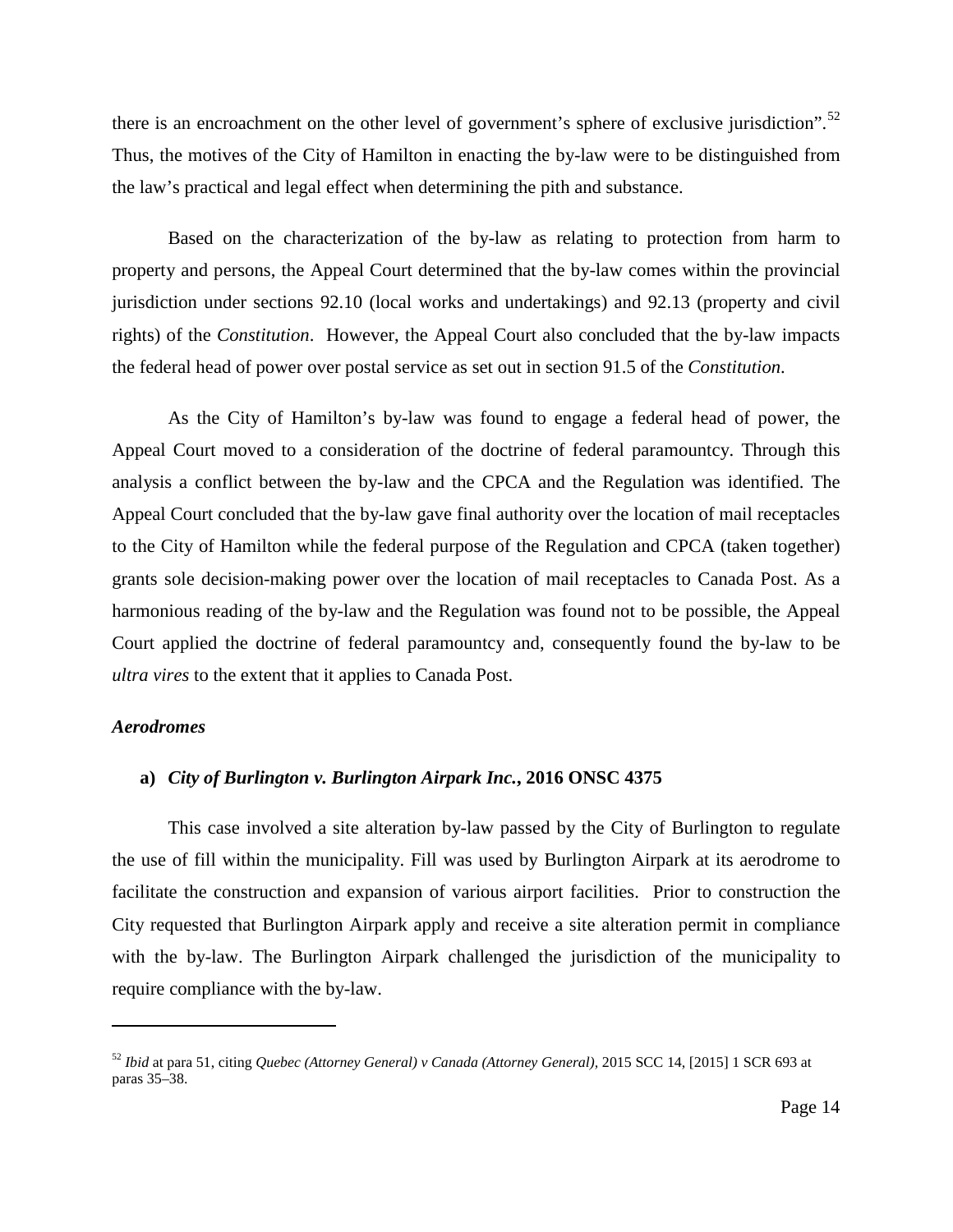The Superior Court confirmed and adopted the decision of Murray J. in *City of Burlington v. Burlington Airpark Inc.,* finding that there was "little doubt…that the pith and substance of the by-law...is a valid exercise of property and civil rights under section 92.13."<sup>[53](#page-15-0)</sup> In particular, the Superior Court drew the following conclusion:

> "The By-Law is designed to regulate the quality of fill to prevent the use of toxic or contaminated fill in the municipality. It is not an attempt by the municipality to regulate slopes or surface of runways or taxiways, or their shoulders. It does not purport to regulate the design, construction, or operation of runways, taxiways, aprons, terminals, hangars, other airport buildings or facilities, or purport to control aeronautical operations. Its purpose, either directly or indirectly, is not to manage an undertaking that is federally regulated." [54](#page-15-1)

The Superior Court adopted the conclusions reached by Murray J. through application of the doctrine of interjurisdictional immunity. More specifically, the Superior Court agreed that the by-law neither impaired, nor created an operational conflict with the federal aeronautics power.<sup>[55](#page-15-2)</sup> In *City of Burlington v. Burlington Airpark Inc.*, Murray J. stated his reasons for this finding as follow:

> "While regulating the quality of fill may have an impact on the manner of carrying out a decision to build airport facilities in accordance with federal specifications, such regulation will not have any direct effect upon the operational qualities or suitability of the finished product which will be used for purposes of aeronautics."<sup>[56](#page-15-3)</sup>

Additionally, the Superior Court found that the Burlington Airpark had been "conducting a commercial landfill business on airport land and that not all of the fill it accepted was required for the purpose of modifications to the property to advance improvements related to aeronautical

<span id="page-15-0"></span><sup>53</sup> *Burlington (City of) v Burlington Airpark Inc*, 2016 ONSC 4375 at para 106 [*Burlington Airpark 2016*].

<span id="page-15-1"></span><sup>54</sup> *Ibid* at para 109.

<span id="page-15-2"></span><sup>55</sup> *Ibid* at para 106.

<span id="page-15-3"></span><sup>56</sup> *Burlington (City of) v Burlington Airpark Inc,* 2013 ONSC 6990 at para 19.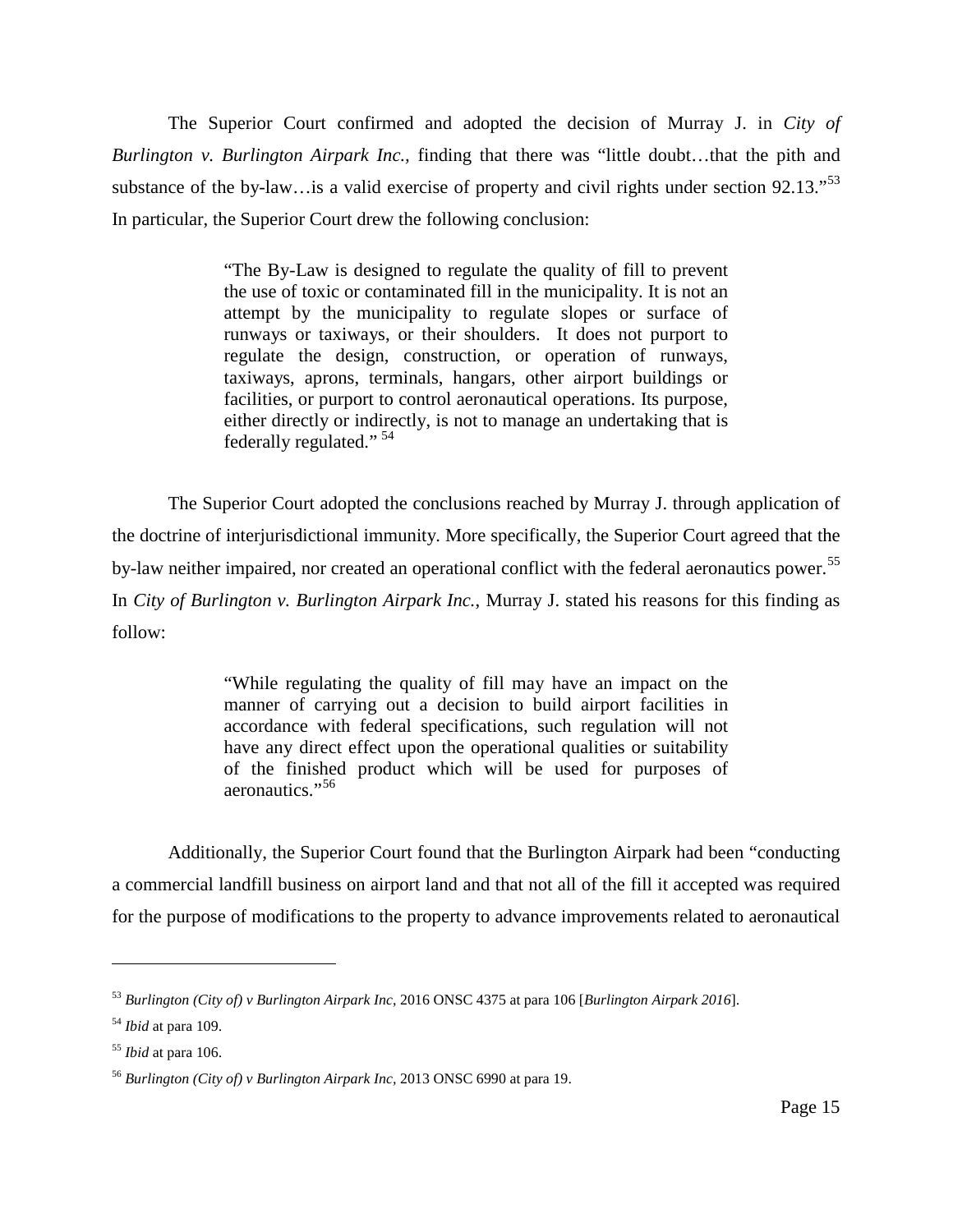operations". [57](#page-16-0) The Superior Court confirmed the decision of Murray J. in *City of Burlington v. Burlington Airpark Inc.*, ruling that the by-law was *intra vires* and applied to the fill activities undertaken by Burlington Airpark at its aerodrome.

It is also interesting to note that the applicable federal law is silent on the use or quality of fill at aerodromes for grading or constructing runways. This silence prevented any operational conflict between the federal and municipal regimes during the courts' consideration of federal paramountcy. Even if the federal law had regulated fill quality, however, given the Supreme Court's findings in *Spraytech* (discussed above), it appears likely that a court would find that the province or municipality may further restrict fill quality to protect its citizens. In contrast, had the applicable federal legislation spoken specifically about a need, for example, for there to be flexibility in fill quality, then the by-law may have been found to be in conflict with the purpose of the federal legislation and thus *ultra vires*.

#### *b) Quebec (Attorney General) v. Canadian Owners and Pilots Association, 2010 SCC 39*

<span id="page-16-3"></span>This case involved a provision of Quebec land use legislation that prohibited the construction of airports on land zoned agricultural. In considering the purpose and effect of the legislation, the Supreme Court found that the purpose was to regulate the use of land and that, while the impugned section supported this purpose, it had a potential incidental affect on aeronautics.<sup>[58](#page-16-1)</sup> On this basis the Supreme Court concluded that the legislation was, in pith and substance, about land use planning and agriculture that fell under section 92.13, 92.16, or 95 of the *Constitution*, and that it was consequently valid provincial law.<sup>[59](#page-16-2)</sup> This was notwithstanding its incidental effects on aeronautics.

Aeronautics falls clearly within federal jurisdiction under POGG, however, the Supreme Court considered whether the doctrines of interjurisdictional immunity or federal paramountcy would apply. Interjurisdictional immunity was held to apply, although the Supreme Court also

<span id="page-16-0"></span><sup>57</sup> *Ibid* at para 107.

<span id="page-16-1"></span><sup>58</sup> *Quebec (Attorney General) v Canadian Owners and Pilots Association,* 2010 SCC 39 at para 20, 324 DLR (4th) 692; [*Canadian Owners and Pilots Association*].

<span id="page-16-2"></span><sup>59</sup> *Ibid* at para 21–23.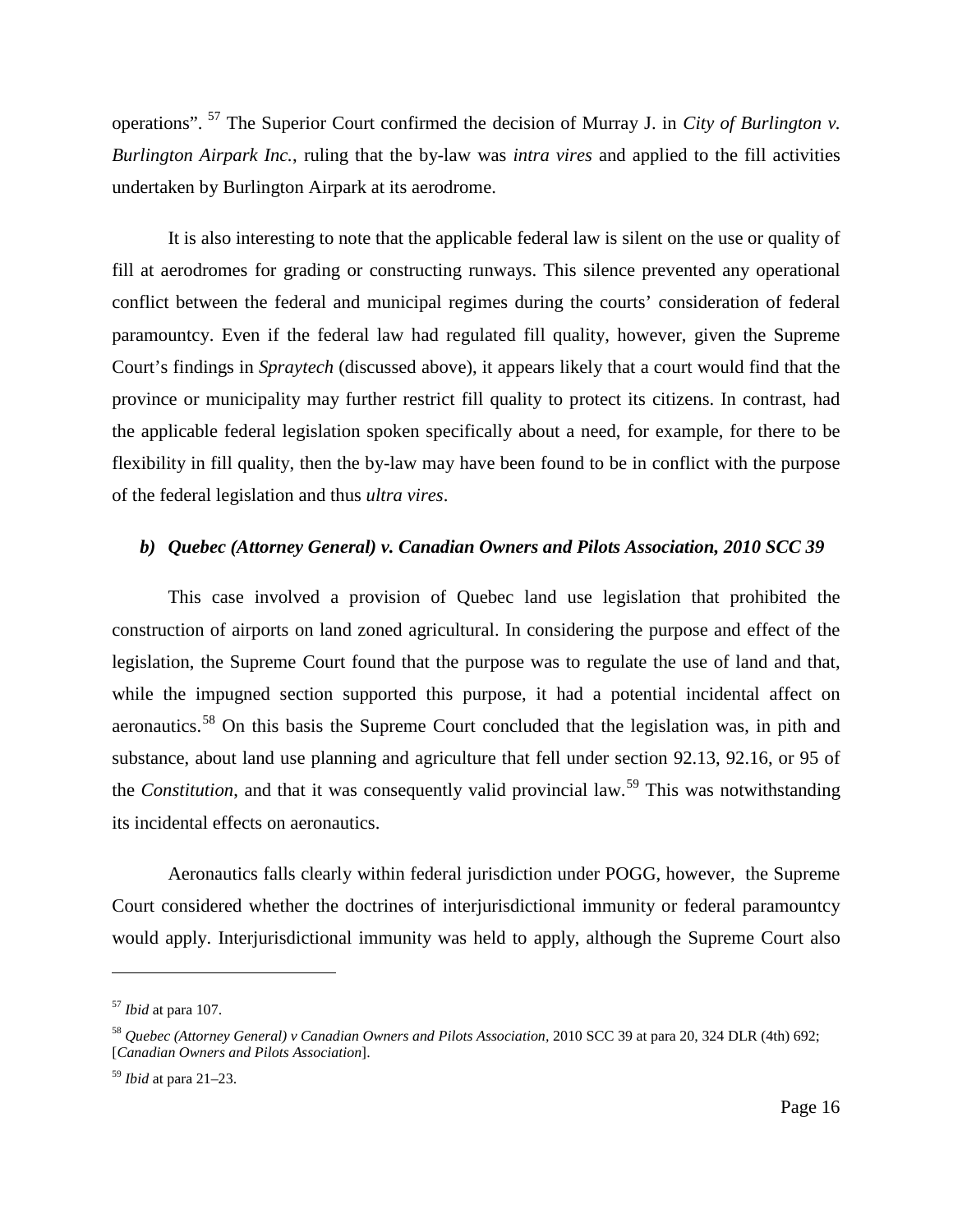noted that in application of the doctrine of federal paramountcy there was no operational conflict or frustration of purpose. [60](#page-17-0)

Proceeding on the basis of interjurisdictional immunity, the Supreme Court considered whether the impugned section impacted the federal power over aeronautics.<sup>[61](#page-17-1)</sup> More specifically, it first considered whether the provincial law trenched on the protected 'core' of federal competence. Next the Supreme Court considered whether the law's effect on the exercise of the federal power was sufficiently serious to invoke interjurisdictional immunity. The Supreme Court, relying on precedent, concluded that "the location of aerodromes lies within the core of the federal aeronautics power."[62](#page-17-2) The Supreme Court then determined that the impugned provision impaired the federal power to decide when and where aerodromes should be built:

> "If s. 26 applied, it would force the federal Parliament to choose between accepting that the province can forbid the placement of aerodromes on the one hand, or specifically legislating to override the provincial law on the other hand. This would seriously impair the federal power over aviation, effectively forcing the federal Parliament to adopt a different and more burdensome scheme for establishing aerodromes than it has in fact chosen to do."<sup>[63](#page-17-3)</sup>

As a result, the Supreme Court held that while valid, by virtue of the doctrine of interjurisdictional immunity, the legislation is inapplicable to the extent that it impacts the federal power over aeronautics.

Interestingly, the Supreme Court acknowledged the difficulty that this may pose on provincial and municipal governments:

> "To be sure, this result limits the ability of provincial and municipal authorities to unilaterally address the challenges that aviation poses to agricultural land use regulation. However, as Binnie and LeBel JJ. noted in *Canadian Western Bank*, at para. 54,

<span id="page-17-0"></span><sup>60</sup> *Ibid* at paras 65, 74.

<span id="page-17-1"></span><sup>61</sup> *Ibid* at para 25.

<span id="page-17-2"></span><sup>62</sup> *Canadian Owners and Pilots Association, supra* note [58](#page-16-3) at para 37.

<span id="page-17-3"></span><sup>63</sup> *Ibid* at para 60.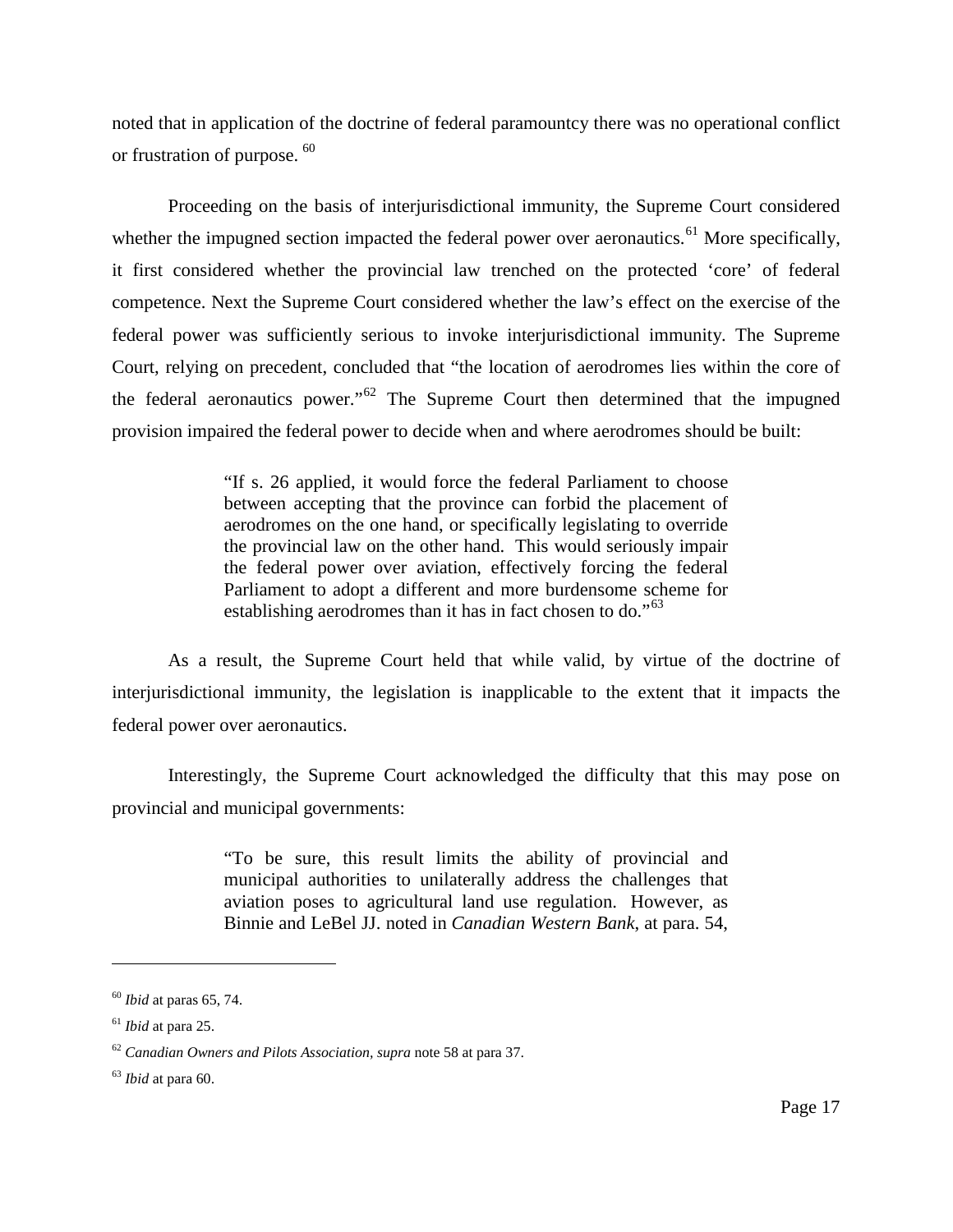Parliament's exclusive power to decide the location of aircraft landing facilities is vital to the viability of aviation in Canada." <sup>[64](#page-18-0)</sup>

#### **c)** *Quebec (Attorney General) v. Lacombe***, 2010 SCC 38**

This case involved a challenge to a by-law which prohibited water aerodromes or aeronautics on the part of a lake where Lacombe was operating a small air excursions business. Lacombe challenged the validity of the by-law.

The Supreme Court first considered the provincial scheme, finding that the municipality was granted authority by the province to enact a "zoning by-law for its whole territory," which authority resulted in By-law No.  $210^{65}$  $210^{65}$  $210^{65}$  The by-law was initially silent on the matter of aerodromes, but was amended by By-law No. 260 to effectively prohibit aerodromes.<sup>[66](#page-18-2)</sup> Considering the federal scheme, the Supreme Court noted that Lacombe had registered his aerodrome with the Minister of Transport and was therefore subject to federal regulation and safety standards.

Examining both the intrinsic and extrinsic evidence of the purpose and effect, the Supreme Court found that the pith and substance of By-Law 260 was the regulation of aeronautics,  $67$  which it classified under the federal jurisdiction of POGG. $68$  The Supreme Court found that "the amendments brought by by-law No. 260 [did] not fall under any provincial heads of power."<sup>[69](#page-18-5)</sup>

The Supreme Court then considered whether the amendments could be saved under the ancillary powers doctrine. The Supreme Court first determined that the provision at issue did "not constitute a serious intrusion on federal jurisdiction"  $70$  Thus, where there is only a marginal

<span id="page-18-0"></span><sup>64</sup> *Ibid* at para 61.

<span id="page-18-1"></span><sup>65</sup> *Lacombe*, *supra* not[e 16](#page-4-6) at paras 10–12

<span id="page-18-2"></span><sup>66</sup> *Ibid* at para 14.

<span id="page-18-3"></span><sup>67</sup> *Ibid* at paras 21–23.

<span id="page-18-4"></span><sup>68</sup> *Ibid* at paras 24–26.

<span id="page-18-5"></span><sup>69</sup> *Ibid* at paras 30.

<span id="page-18-6"></span><sup>70</sup> *Ibid* at para 44.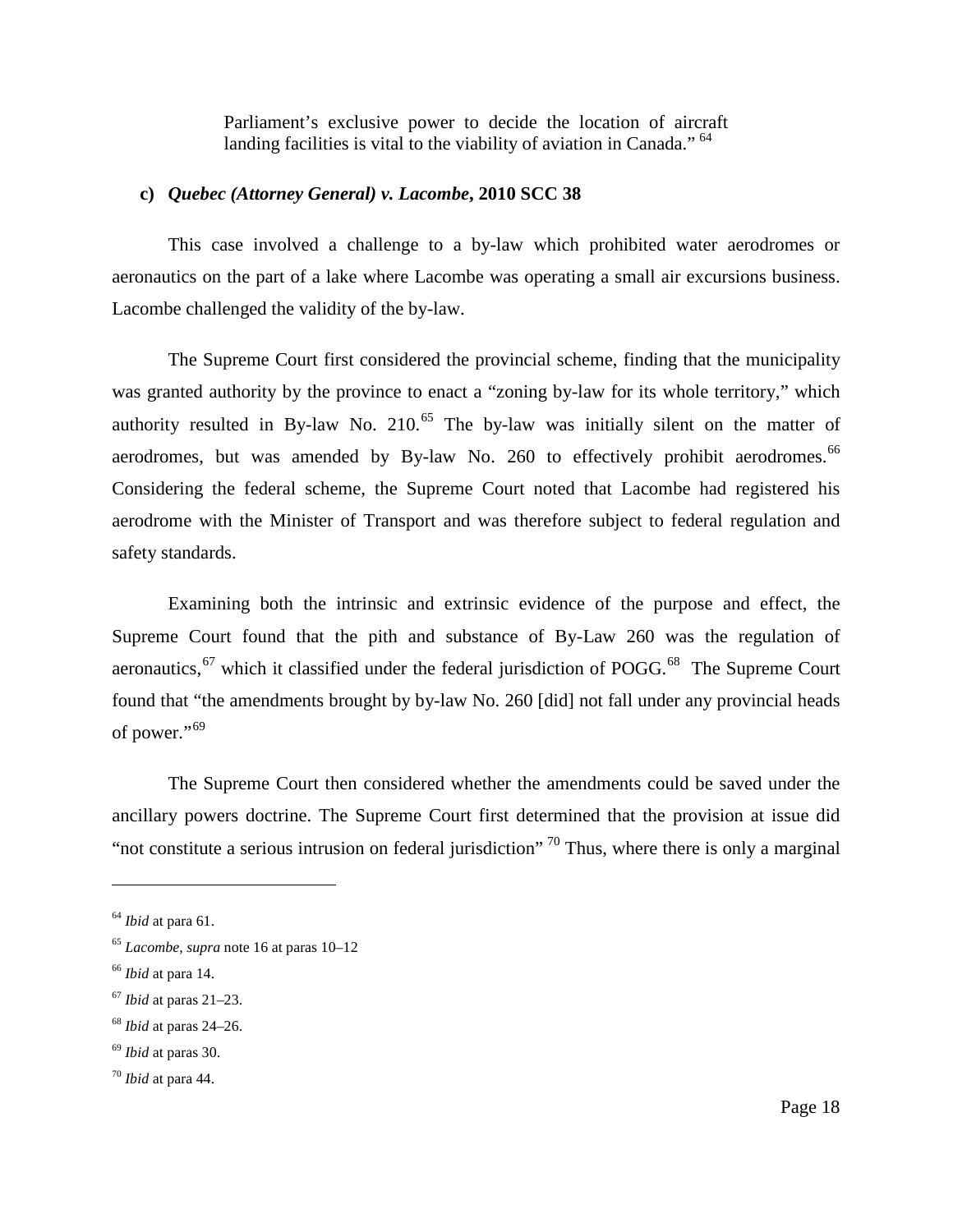intrusion on federal power, a functional relationship with the overall legislative scheme (in this case, the scheme of the zoning by-law No. 210) would be sufficient to deem the impugned provision *intra vires*. In this case, however, the Supreme Court found that the amending By-law 260 did not further the scheme of zoning by-law No. 210, which purpose was to regulate land use. This was because By-law 260 banned "aerodromes *throughout the municipality*, which spans a variety of land uses."<sup>71</sup> The Supreme Court concluded that the amendments in by-law No. 260 did not have a rational functional connection to zoning by-law No. 210, and as a result, was *ultra vires*. [72](#page-19-1)

## **d)** *Walker v Ontario (Ministry of Housing)***, [1983] 41 OR (2d) 9, 144 DLR (3d) 86[73](#page-19-2)**

In this case, an Ontario municipality and the Minister of Transport agreed to acquire lands to make improvements to a federally-licenced airport which the municipality operated and wished to expand. Mr. Walker owned land at the end of the runway and refused to sell his land to the municipality. Mr. Walker erected a silo and other buildings which obstructed the obstacle limitation surface ("**OLS**") of aircraft at the federally-licensed airport. The municipality applied to the Minister of Transport to impose Zoning Regulations pursuant to the *Aeronautics Act* (the **"***Aeronautics Act***"**).[74](#page-19-3)

<span id="page-19-6"></span>Pursuant to section 5.4 of the *Aeronautics Act*, the Governor General in Council may make regulations for airports for the purpose of preventing lands adjacent to or in the vicinity of an airport or airport site from being used or developed in a manner that is incompatible with the safe operation of an airport or aircraft.<sup>75</sup> The Minister of Transport declined to make a Zoning Regulation hoping the parties would resolve their differences amicably. The Minister of Housing for Ontario then imposed a provincial zoning order under the *Planning Act[76](#page-19-5)* which imposed

<span id="page-19-0"></span><sup>71</sup> *Ibid* at paras 50-53.

<span id="page-19-1"></span><sup>72</sup> *Ibid* at paras 58, 68.

<span id="page-19-2"></span><sup>73</sup> See also *Mullaney v Red Deer (County No 23),* 1999 ABQB 434, [2000] 9 WWR 740.

<span id="page-19-3"></span><sup>74</sup> *Walker v Ontario (Ministry of Housing)*, [1983] 41 OR (2d) 9, 144 DLR (3d) 86 at 9 [*Walker*].

<span id="page-19-4"></span><sup>75</sup> *Aeronautics Act,* RSC1985, c A-2 at s 5.4.

<span id="page-19-5"></span><sup>76</sup> *Planning Act*, RSO 1990, c P.13.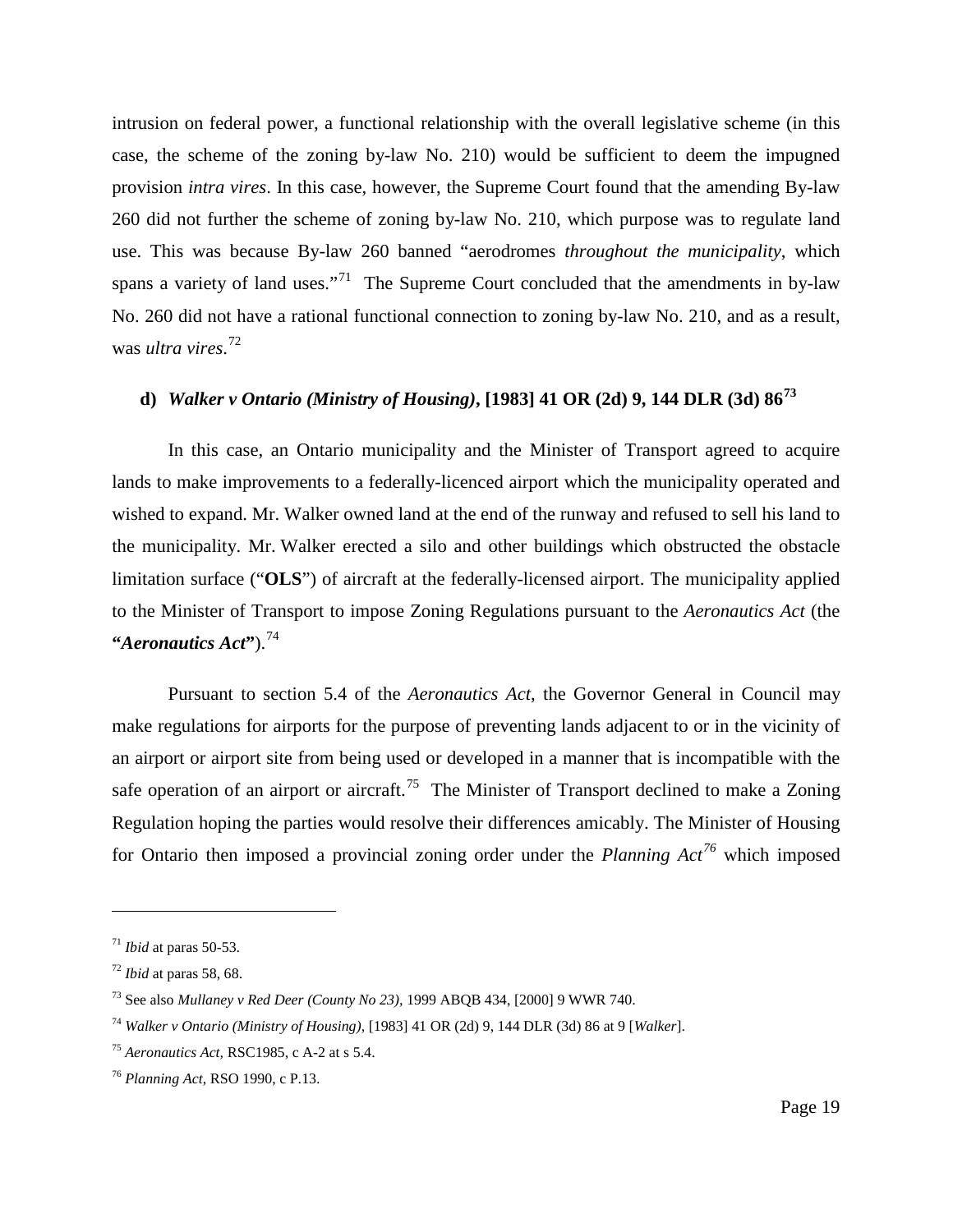height restrictions on buildings around the airport<sup>77</sup>. Mr. Walker and others challenged the provincial zoning order at the Superior Court.

The Superior Court found that the provincial zoning orders controlled the OLS to and from the airport<sup>[78](#page-20-1)</sup>. The Attorney General and the Ministry of Housing argued that "double" aspect" applied, suggesting that the orders also dealt with land use control for safeguarding persons and property, but the Superior Court did not agree, saying there was "not a hint of land-use control".<sup>[79](#page-20-2)</sup> The Superior Court confirmed that aeronautics is under the exclusive control of Parliament, and concluded that the "whole and sole purpose of the orders in question is to affect or regulate the use of the airspace or flight paths adjacent to the airport for aerial navigation".<sup>[80](#page-20-3)</sup> Rejecting the applicability of the double aspect doctrine, the Superior Court concluded that the zoning orders were *ultra vires*, and there was no need to proceed through a paramountcy analysis. On these grounds, the Superior Court allowed Walker's appeal.

#### **V. CASE STUDY – PROTECTION OF HOSPITAL HELICOPTER FLIGHT PATHS**

As illustrated by the cases summarized above, the extent to which municipal governance may validly overlap with federal jurisdiction is often unclear. In particular, where there is an absence of federal regulation, provincial and municipal governments may seek to take action pursuant to provincial heads of power in order to address resultant issues. This can give rise to the exercise of provincial and municipal power of questionable validity.

#### *Legislation Relating to Heliport Obstacle Limitation Surfaces*

Both the Hospital for Sick Children ("**SickKids**") and St. Michael's Hospital ("**St. Michael's"**) have heliports that are used by air ambulances to transport patients to and from

<span id="page-20-0"></span><sup>77</sup> *Walker, supra* note [74](#page-19-6) at 4.

<span id="page-20-1"></span><sup>78</sup> "Flight path" is not a defined term under the *Aeronautics Act* or related legislation and guidelines. Consequently, as the OLS relates to the protection of areas needed for the safe operation/flight of aircraft to and from aerodromes, it is assumed that the term "flight path" is equivalent to the term OLS which is defined under the *Aeronautics Act*.

<span id="page-20-2"></span><sup>79</sup> *Walker, supra* note [74](#page-19-6) at 13.

<span id="page-20-3"></span><sup>80</sup> *Walker, supra,* not[e 74](#page-19-6) at 13.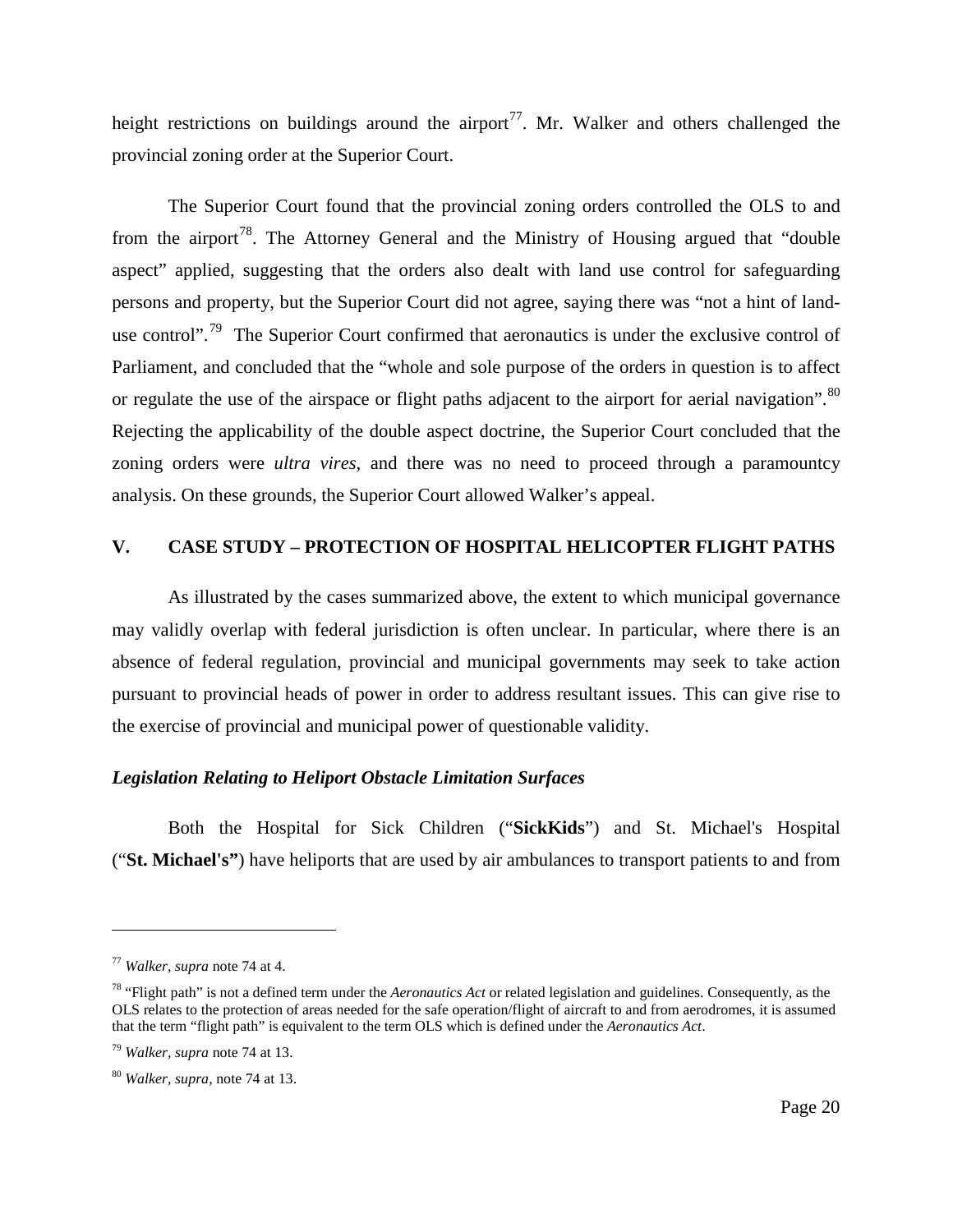the hospitals. Both heliports are certified aerodromes under the Canadian Aviation Regulations (the "**CARs**") passed pursuant to the federal *Aeronautics Act*.

Pursuant to the CARs, the operator of a heliport is required to create a heliport operations manual and to establish OLS. Therefore, the heliports for both SickKids and St. Michael's must each have a heliport operations manual that records the heliport's OLS.

An OLS is defined in section 101.01(1) of the CARs as a surface that establishes the limit to which objects may project into an aerodrome's airspace, so that aircraft or helicopter operations, for which the aerodrome is intended, may be conducted safely. The OLS will be different for each aerodrome.

Pursuant to section 5.4 of the *Aeronautics Act*, the Governor in Council may make regulations for airports (including heliports) for the purposes of:

- (a) Preventing lands adjacent to or in the vicinity of a federal airport or an airport site from being used or developed in a manner that is, in the opinion of the Minister, incompatible with the operation of an airport;
- (b) Preventing lands adjacent to or in the vicinity of an airport or airport site from being used or developed in a manner that is, in the opinion of the Minister, incompatible with the safe operation of an airport or aircraft; and,
- (c) Preventing lands adjacent to or in the vicinity of facilities used to provide services relating to aeronautics from being used or developed in a manner that would, in the opinion of the Minister, cause interference with signals or communications to and from aircraft or to and from those facilities.

Regulations enacted pursuant to section 5.4 of the *Aeronautics Act* are known as "Zoning Regulations". Both the Pearson International Airport and the Billy Bishop (Island) Airport are subject to federal Zoning Regulations. Surprisingly, however, neither the SickKids heliport nor the St. Michael's heliport appear to be the subject of any federal Zoning Regulations passed pursuant to section 5.4 of the *Aeronautics Act*. As a result, there is no federal legislation preventing the construction of buildings within the OLS established in the operation manuals for either the SickKids or St. Michael's heliports.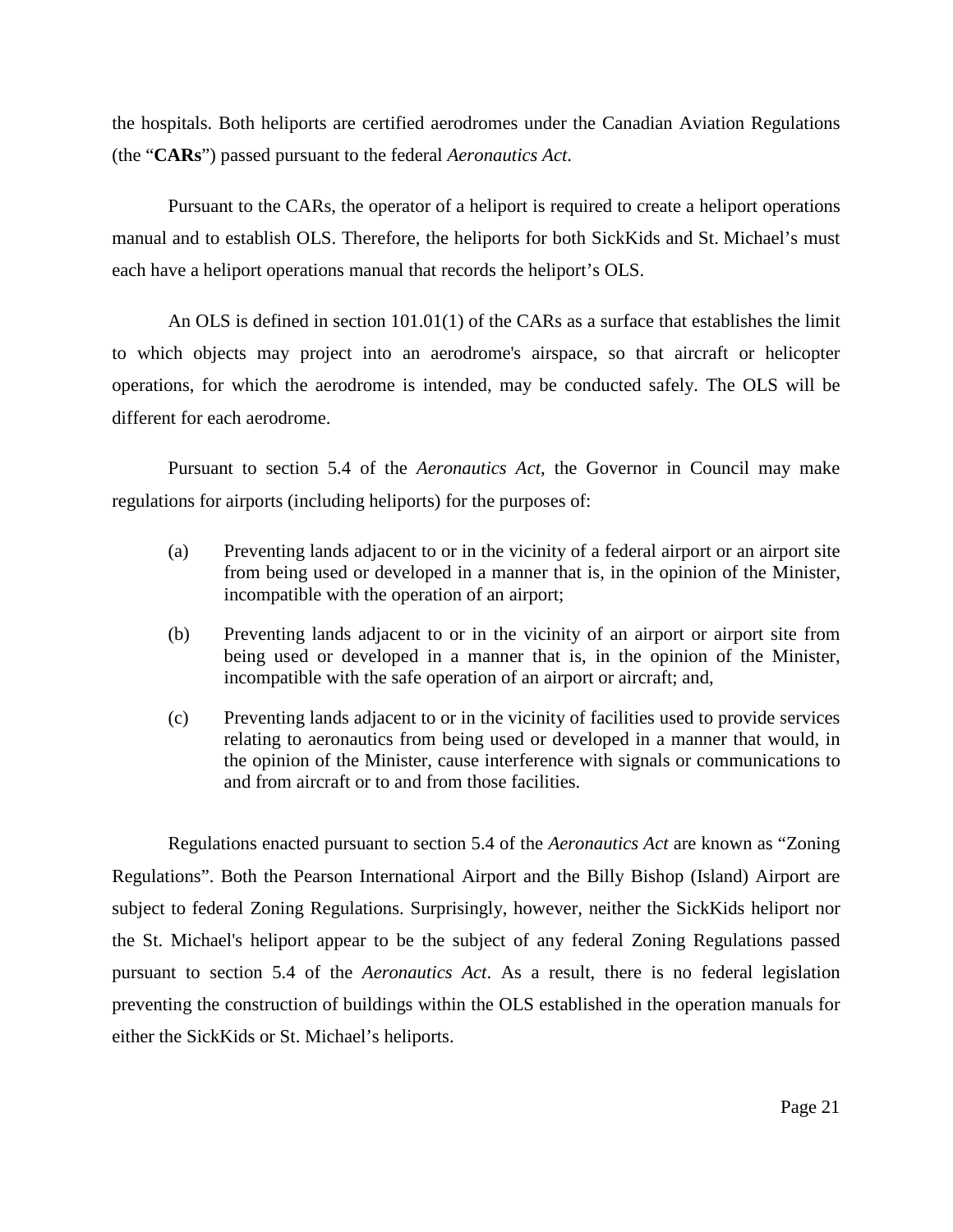Both the City and province, in recent years, became increasingly concerned regarding the ever growing height of buildings in close proximity to the two hospitals. Both the province and the City have attempted to fill this legislative gap and protect the operations of these important heliports. First, in 1993, pursuant to Section 34 of the *Planning Act*, the City enacted exception provision  $12(2)256$  under Zoning By-law No. 438-86 (the "**SickKids By-law**").<sup>[81](#page-22-0)</sup> The SickKids By-law purported to prevent the erection of buildings or structures within identified "flight approach areas".

On May 3, 2016, pursuant to section 47(1)(a) of the *Planning Act*, the Minister of Municipal Affairs and Housing passed Ontario Regulation 114/16 – Zoning Order – Protection of Public Health and Safety – Toronto Hospital Heliports (the "Zoning Order"). Similar to the SickKids By-law, the Zoning Order prohibits the erection of buildings or structures where any portion of such structures would penetrate the OLS for the SickKids and St. Michael's heliports.

#### *Analysis*

 $\overline{a}$ 

The following analysis is a consideration of how the courts may approach a challenge to the validity of the SickKids By-law and the provincial Zoning Order through application of the constitutional interpretation doctrines discussed in this paper.

## *Does the municipality have the statutory authority to pass the Sick Kids By-law and does the province have the jurisdiction to control the height of buildings to protect the OLS of the hospitals' heliports?*

To characterize the SickKids By-law and the Zoning Order, the courts would consider both their purposes and statutory authority. The title of the provincial Zoning Order states that it is for the protection of public health and safety and section 2 states that the purpose "is to protect public health and safety by ensuring the safe operation of air ambulance services provided in relation to St. Michael's Hospital and The Hospital for Sick Children".

<span id="page-22-0"></span><sup>81</sup> City of Toronto, By-law No 438-86, *Zoning By-law* (1993), s 12(2) 256.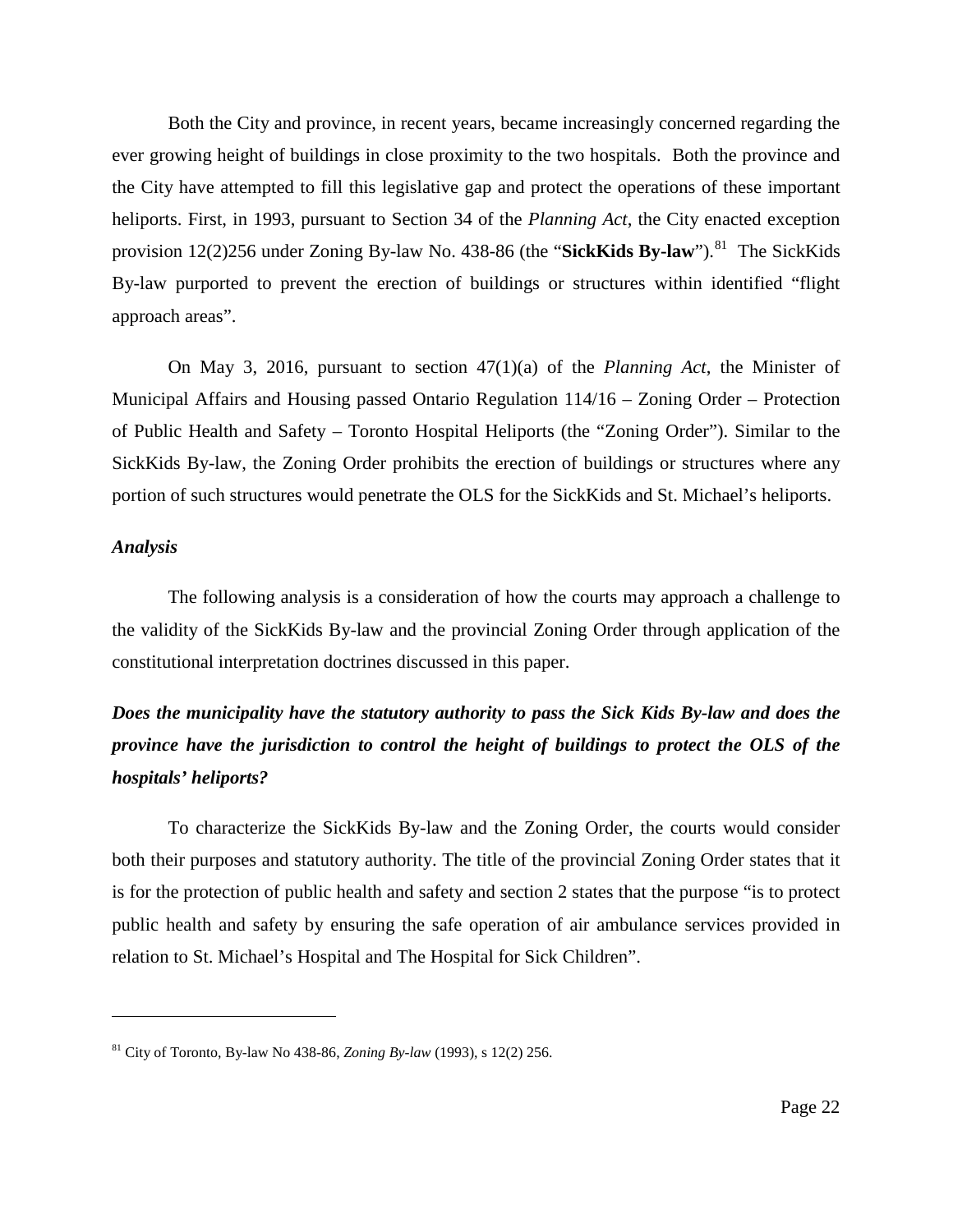The purpose and practical effect of both the SickKids By-law and the Zoning Order, however, appear to be the protection of the OLS or by preventing the erection of buildings or structures within the OLS thus falling within the exclusive jurisdiction of the federal government.[82](#page-23-0) The practical effect of the SickKids By-law and provincial Zoning Order, however, could also be considered as regulation of land use (such as the height and location of buildings), as it impacts a person's ability to obtain permissions for land use, such as zoning bylaw amendments or building permits.

However as discussed in *Walker*, the Ontario Court of Appeal characterized the provincial Zoning Order at issue as relating to the protection of the OLS. Given the similarities between the *Walker* and the SickKids By-law and the provincial Zoning Order, a similar characterization by the courts appears likely. As discussed below, this characterization would necessarily lead to a finding that the SickKids By-law and Zoning Order are *ultra vires*. Therefore, to allow our analysis to progress into a consideration of the other constitutional interpretation principles, for the purpose of this analysis it has been assumed that the courts would characterize the SickKids by-law and the provincial Zoning Order as regulating land use.

Assuming for the purposes of this analysis, however, that the courts characterize the SickKids By-law and the provincial Zoning Order as regulating land use, the SickKids By-law and Zoning Order would likely be classified by the courts as engaging the property and civil rights head of power under 92.13 of the *Constitution*. [83](#page-23-1) Under such a circumstance, it is anticipated that the SickKids By-law and Zoning Order would also be found to relate to the protection of OLS for aerodromes, engaging the power of the federal government over aeronautics under POGG.

If we assume, for the purposes of this analysis it is assumed that the classification of the SickKids By-law and provincial Zoning Order validly fall within the exercise of a provincial

<span id="page-23-0"></span> $82$  It is noted that the term "flight path" is not defined under the Act or the CARs.

<span id="page-23-1"></span><sup>83</sup>See *Constitution Act, 1982, supra* not[e 1](#page-1-2) at s 92.7 (it is noted that characterization of the SickKids By-law and Zoning Order as relating to the management of hospitals could cause the courts to also turn their attention to a province's power to establish, maintain and manage hospitals).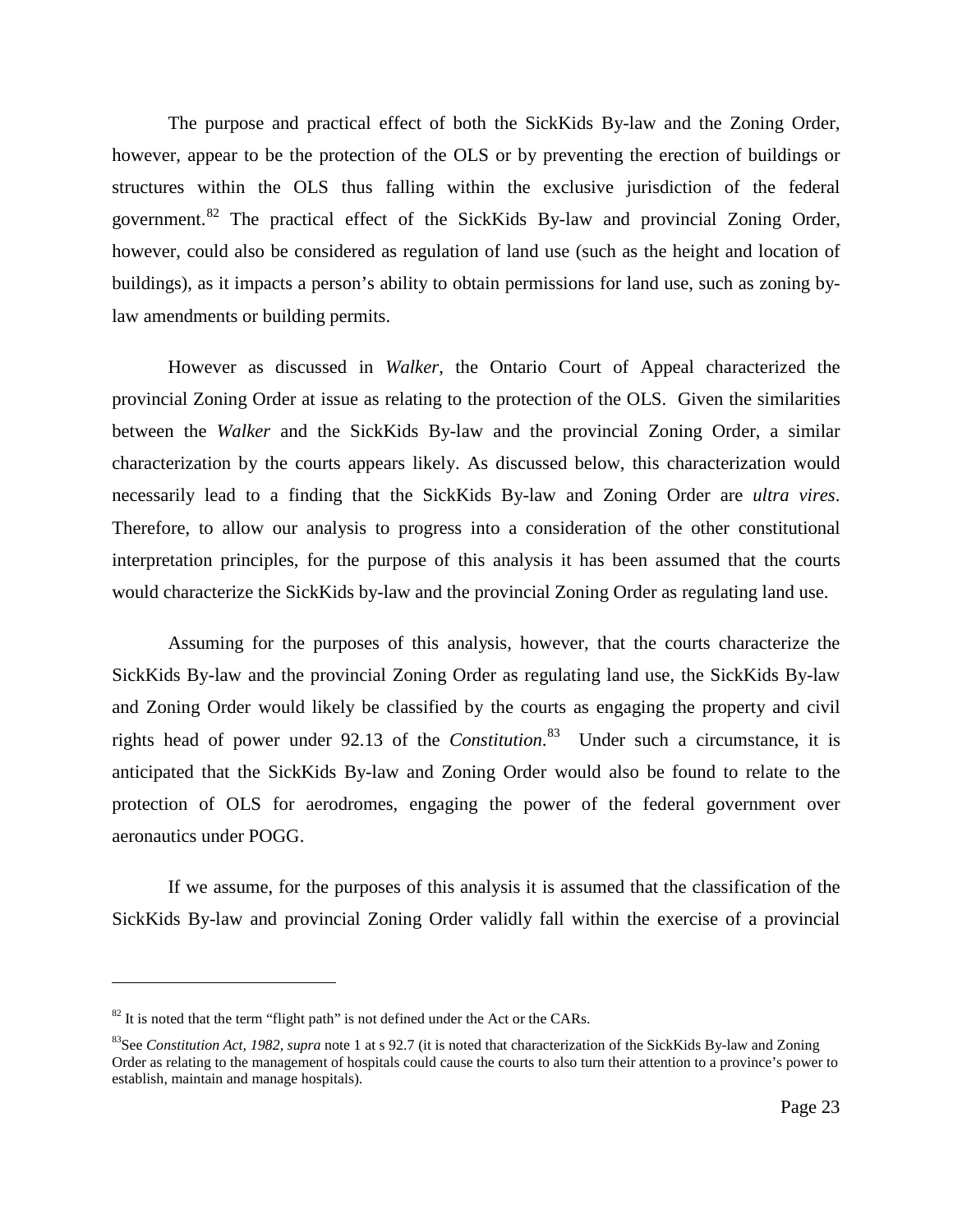head of power, but engage a federal head of power, our analysis must move to a consideration of federal paramountcy.[84](#page-24-0)

#### *Federal Paramountcy*

As no federal Zoning Regulation is in place to protect the OLS for the SickKids or St. Michael's heliports, there is no conflict preventing compliance with the federal regime, the Zoning Order and the SickKids By-law.

Regardless, as detailed above in the case law summaries, in the case of aerodromes the courts have established that the principle of interjurisdictional immunity applies. Therefore, our analysis must move forward on this basis.

#### *Interjurisdictional Immunity*

 $\overline{a}$ 

OLS are critical to the safe operation of aerodromes as it protects the areas needed for safe approaches and landings by airplanes or helicopters. The importance of OLS to the regulation of aerodromes is exhibited by the legislative scheme created by the federal government for regulation of aerodromes. Under the CARs, airport and heliport operators are obligated to establish an OLS in their operation manuals. The *Aeronautics Act* itself includes the power to establish Zoning Regulations for their protection. Additionally, standards and recommended practices for OLS are established by Transport Canada, the federal regulator, in their publications, including "TP  $1247 -$  Aviation – Land Use in the Vicinity of Aerodromes".<sup>[85](#page-24-1)</sup>

Therefore, a strong argument can be made that the establishment and protection of OLS goes to the core and heart of the federal power over aeronautics. In particular, the SickKids Bylaw and the provincial Zoning Order effectively constitute Zoning Regulations which are regulations that can only be validly enacted by the federal government under the *Aeronautics Act*. Therefore, it is likely that the SickKids By-law and the Zoning Order would be considered *ultra vires*.

<span id="page-24-0"></span><sup>&</sup>lt;sup>84</sup> As opposed to the more likely classification of the SickKids By-law and Zoning Order falling under a federal head of power and engaging a provincial head of power, which classification would render both instruments *ultra vires*.

<span id="page-24-1"></span><sup>&</sup>lt;sup>85</sup> Transport Canada, "Aviation – Land Use in the Vicinity of Aerodromes" TP 1247, (Ottawa: Transport Canada, 2013).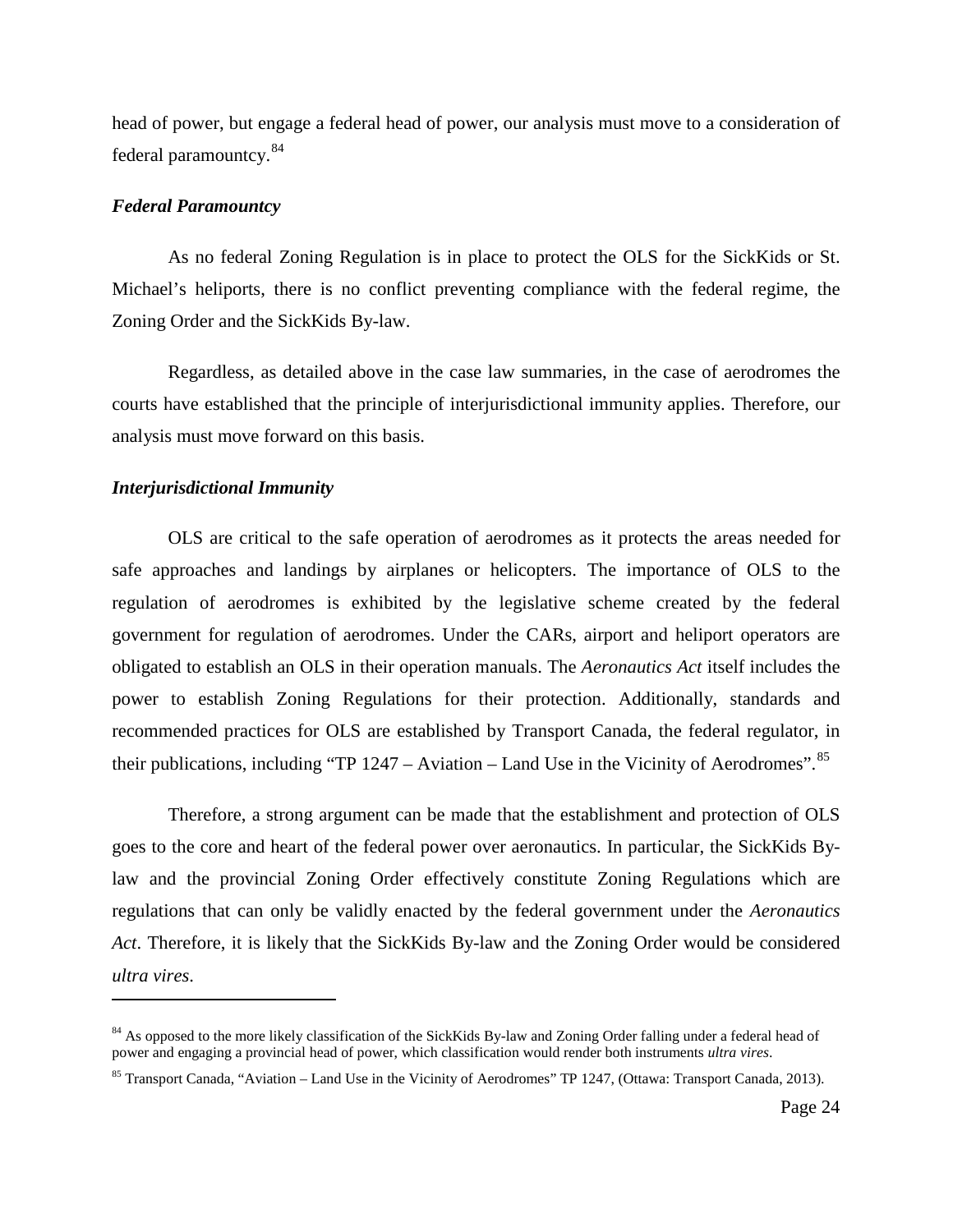#### *Ancillary Powers*

The SickKids By-law and Zoning Order in their entirety relate to the protection of OLS. Consequently, if this purpose is found to go to the core of the federal power over aeronautics, no part of these instruments could be removed in order to save the remaining part. For this reason, the ancillary powers doctrine would not apply and our analysis would end upon a consideration of interjurisdictional immunity.

Consequently, for the reasons described above, it appears likely that while well intentioned, both the SickKids By-law and the provincial Zoning Order are *ultra vires*. First, while enacted pursuant to the *Planning Act*, the purpose and effect of the zoning order is to protect the OLS, which is a power exclusively reserved for the federal government under the *Constitution*. Additionally, even if the SickKids By-law and Zoning Order were considered to be an exercise of provincial power over property and civil rights, the application of the principles of interjurisdictional immunity indicate the likely conclusion that the SickKids By-law and Zoning Order intrude upon the heart and core of the federal power over aeronautics.

As acknowledged by the Supreme Court of Canada in *Quebec v. Canadian Owners and Pilots Association*, this result limits the ability of provincial and municipal authorities to unilaterally address certain challenges, in this case challenges encountered in the relationship between land development and aviation. Nevertheless, the protection of OLS appears to rest exclusively with the federal government. Therefore, it would be wise for both SickKids and St. Michael's to formally request the federal government to exercise its powers to enact Zoning Regulations for protection of the hospitals' OLS, which all can agree are essential for the safe operation of the hospitals' heliports.

#### **VI. CONCLUSIONS**

Page 25 Under the *Constitution* the Parliament of Canada has been granted the authority to make laws for the peace, order and good government of Canada in relation to all matters not assigned exclusively to the legislatures of the provinces. Section 92 of the *Constitution* exclusively grants the provinces the right to make laws concerning those class of subjects specifically enumerated. Municipalities have not been granted any powers under the *Constitution*, rather a municipality's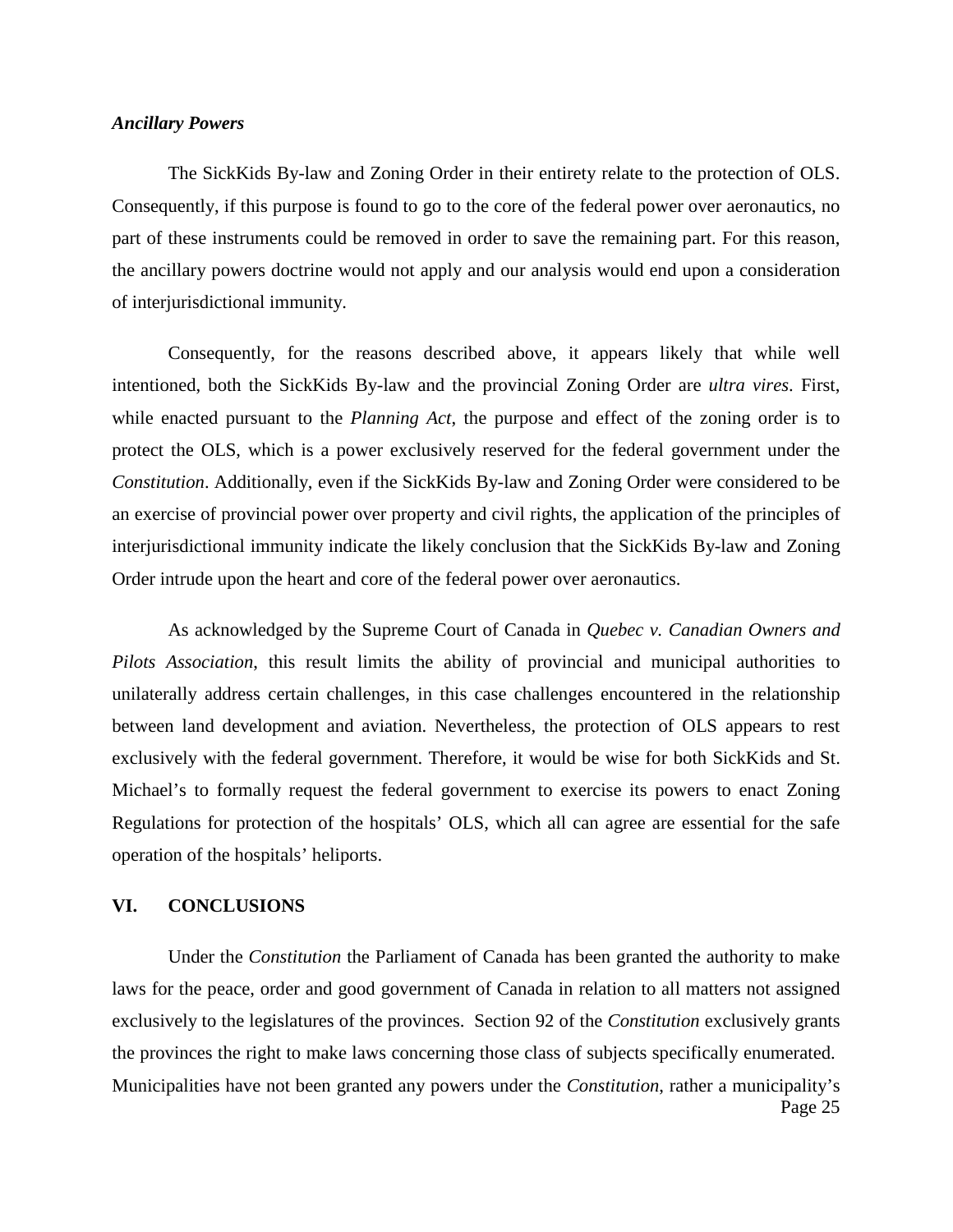powers are granted to them through legislation enacted by the province and therefore municipalities remain creatures of their provincial legislation.

In theory, the separation of powers between the three levels of government would appear well defined, however, the lines often blur and overlap resulting in one level of government stepping on the jurisdictional toes of another. When overlaps occur, the determination of which level of government has jurisdiction has often resulted in protracted and lengthy litigation that has and continues to consume a great deal of the Canadian courts' time.

In order to tackle the jurisdictional issues that so often arise, the courts have adopted and applied several different interpretation principles including the doctrine of cooperative federalism, the pith and substance doctrine, the double aspect doctrine, the doctrine of federal paramountcy, the ancillary powers doctrine or the incidental effects rule, to name a few. The constitutional interpretation principles are complex and at times the nuances between the various principles subtle. A review of the case law also makes it clear that the principles are not always consistently applied. The main reason for what might appear to be inconsistent application of the principles is that the application of the interpretation principles, in each case, is specific to the unique context of the legislation that the courts are being asked to interpret.

With respect to determining whether a municipal by-law is validly enacted, the Court will always review the by-law to determine whether the municipality had the statutory authority to enact the by-law. In doing so it will determine the true purpose of the by-law by reviewing the pith and substance or dominant characteristic of the by-law. The next step will be to identify the heads of powers under section 91 and 92 of the *Constitution.* If the municipal by-law engages to any extent a federal head of power the court must then proceed to apply one or all of the doctrines of federal paramountcy, interjurisdictional immunity and ancillary powers to determine if the by-law can be saved.

A by-law is most often upheld as being within a municipality's jurisdiction where a determination has been made that there is no operational conflict and both the federal and municipal legislation can co-exist. However, a municipal by-law will ordinarily be found *ultra vires* if it is determined that it is an attempt to regulate a matter wholly within a federal power